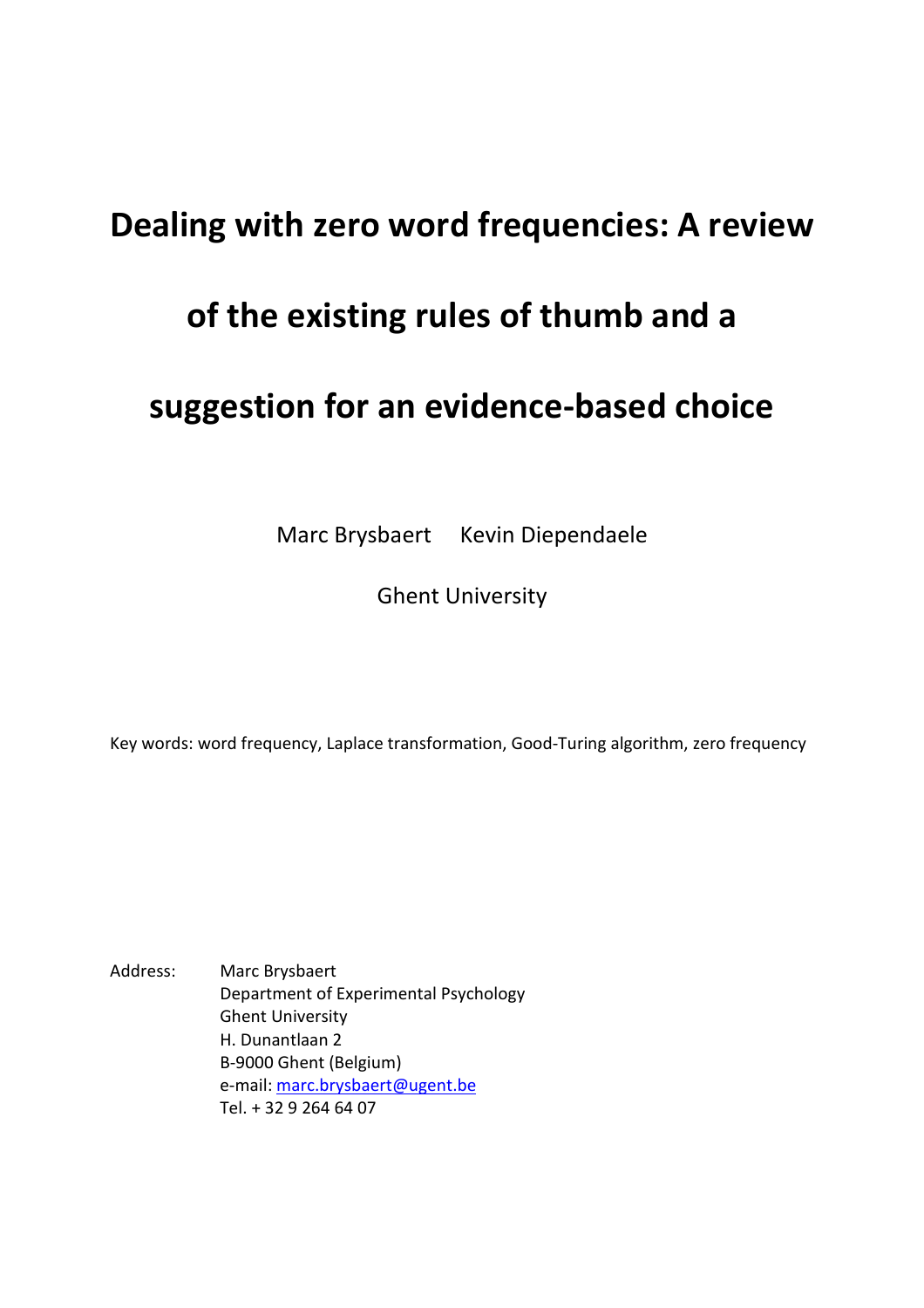### Abstract

A critical review of the heuristics used to deal with zero word frequencies shows that four are suboptimal, one is good, and one may be acceptable. The four suboptimal strategies are: discarding words with zero frequencies, giving words with zero frequencies a very low frequency, adding one to the frequency per million, and making use of the Good-Turing algorithm. The good algorithm is the Laplace transformation, which consists of adding 1 to each frequency count and increasing the total corpus size by the number of word types observed. A strategy that may be acceptable is to guess the frequency of absent words on the basis of other corpora and increasing the total corpus size by the estimated summed frequency of the missing words. A comparison with the lexical decision times of the English Lexicon Project and the British Lexicon Project suggests that the Laplace transformation gives the most useful estimates (in addition to being easy to calculate). Therefore, we recommend it to researchers.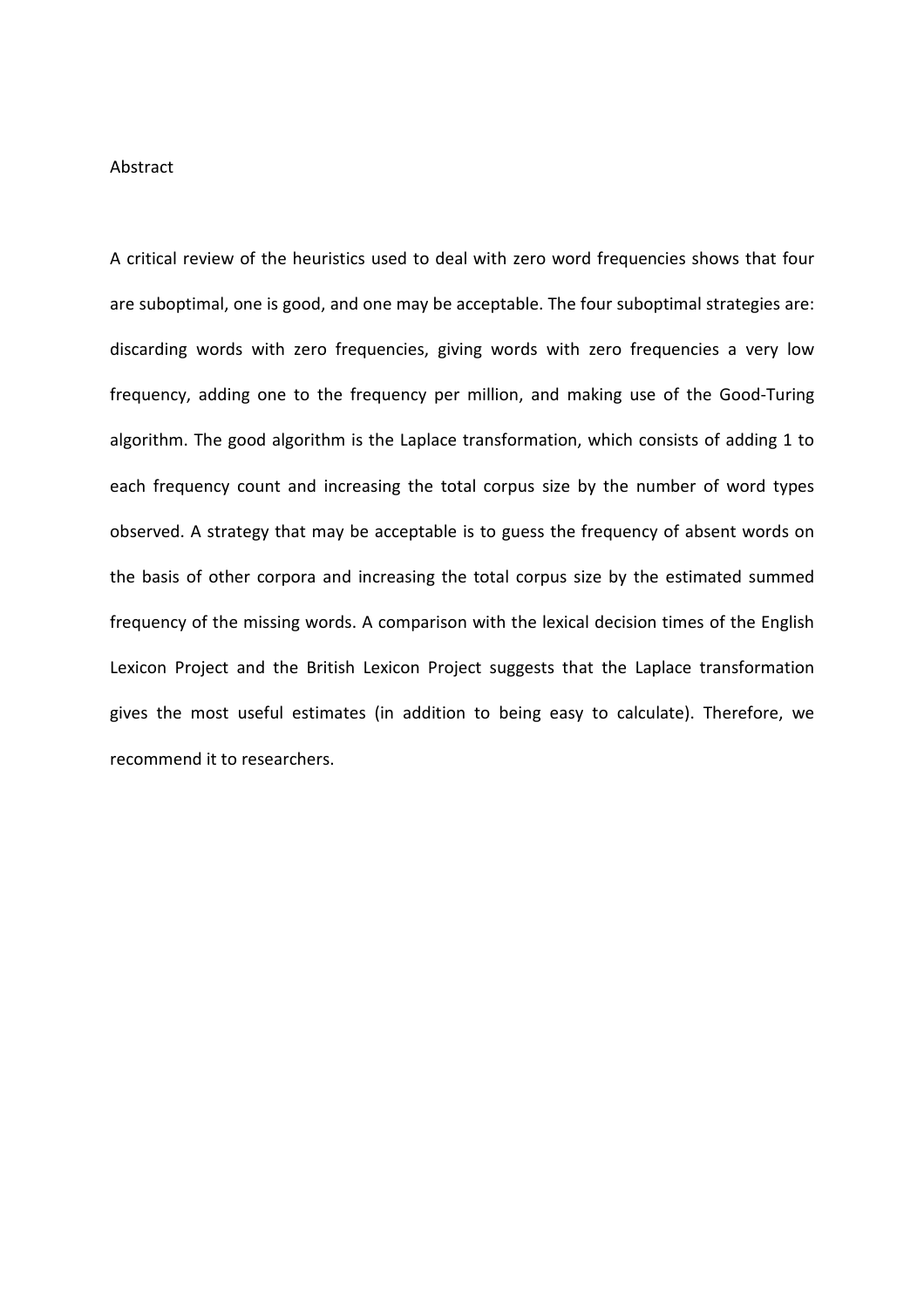One of the thorny issues in word recognition studies arises when researchers want to use words not present in their preferred word frequency list. Although it is tempting to assign such words a frequency of 0, this creates problems when one needs the logarithms of the frequencies, because the logarithm of 0 goes to minus infinity and, therefore, is not given by most calculators or software packages. As usual, when confronted with this type of mathematical nuisance psychology researchers have developed a number of heuristics, which are passed on from one generation to the next without much justification. The practice commonly elicits probing questions from new, critical students, but they rapidly learn to adapt when they realize that finding answers is not trivial and risks detracting them from their real research. One would expect the providers of word frequency lists to give some guidance, but to our knowledge this has not happened so far.

It might be argued that the problem of zero frequencies is likely to disappear in the near future, given that word frequency measures are calculated on increasingly large collections of materials. Indeed, one would not expect an interesting word to be absent from a corpus of more than one hundred billion words, such as the Google Books corpus (Michel et al., 2011). This is true, but analyses have indicated that frequency measures based on such large (internet-based) corpora are not the best to predict word processing times in psycholinguistic studies. More variance in word processing performance is accounted for by frequency estimates from smaller corpora that are more representative of the language participants of psychology experiments have been exposed to (Brysbaert, Keuleers, & New, 2011). Although frequency measures based on very large corpora provide estimates for all words, they do not provide very good estimates.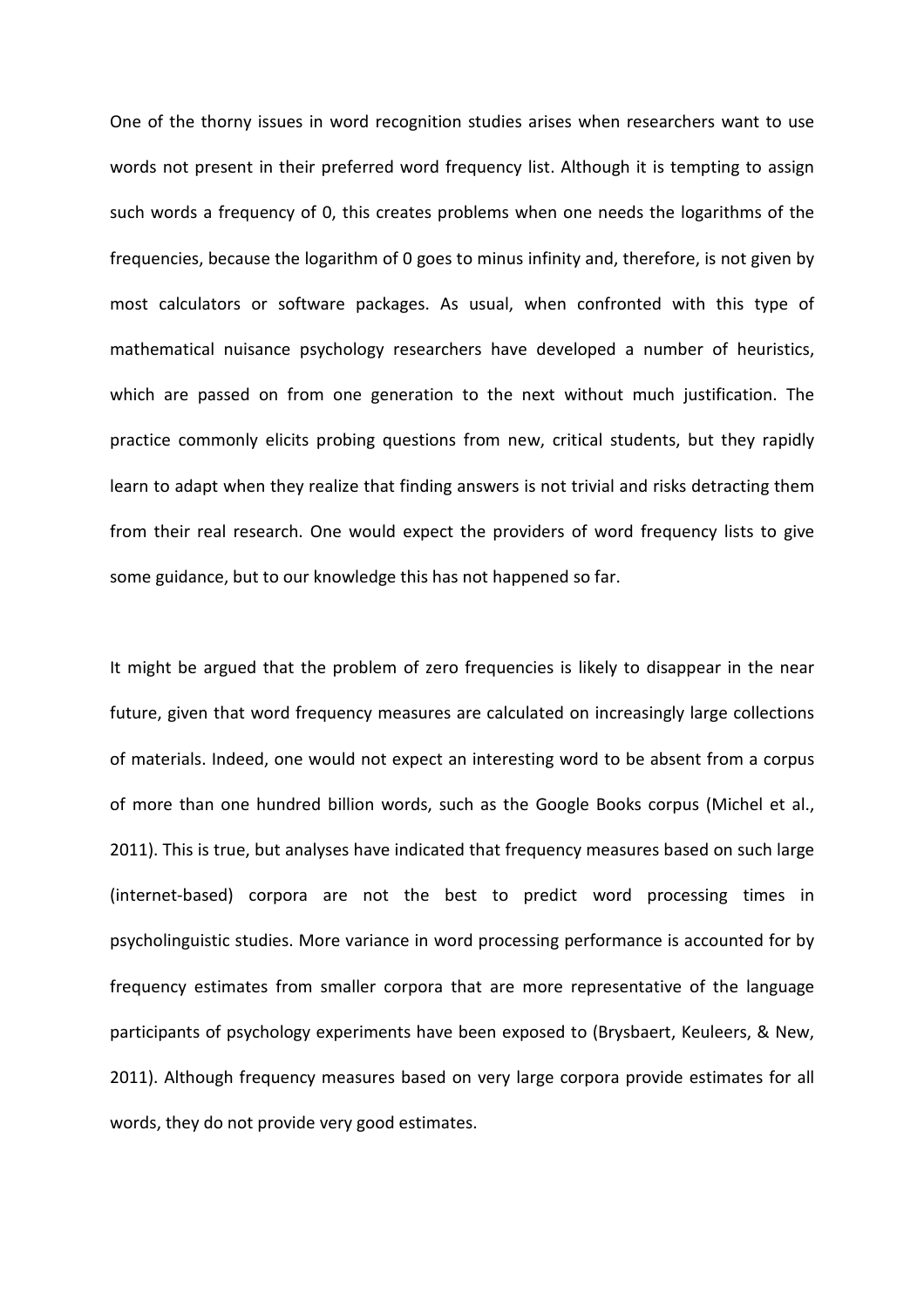There are two reasons why word frequencies from very large corpora are not doing very well. The first is that these corpora are often based on sources unlikely to be read regularly by undergraduate students, such as encyclopedias (in particular Wikipedia) and non-fiction works. The second reason is that very large corpora tend to contain relatively more rare words than participants are likely to have encountered in their life. Kuperman and Van Dyke (in press) showed by means of simulations that large corpora tend to overestimate the frequency with which participants have encountered low-frequency words. This is particularly true for low-proficiency participants. Assuming an average input rate of 200 words per minute (speech rate is usually lower than 170 words per minute; reading rate is rarely more then 300 words per minute; Rayner & Pollatsek, 1989) for 16 hours a day, a 20 year old participant is unlikely to have come across more than 200 x 60 x 16 x 365.25 x 20 = 1.4 billion words. This then would be the maximum corpus size to be used. However, even with this corpus size zero word frequencies are bound to be present. So, researchers will keep on finding them confronted with the issue of what to do with words for which there are no frequency data.

In this paper we review the main heuristics currently in use to deal with zero frequencies and see whether we can come to an evidence-based conclusion. To make the text as accessible as possible for researchers with little mathematical background, we illustrate the various calculations with a toy corpus consisting of the 50 first words of the fairy tale "The ugly duckling", shown in Figure 1. This corpus consists of 50 words, which are called tokens. Some of the words are the same, making that the number of different word forms (types) is smaller than the number of tokens, namely 41 types. A total of 34 word types have a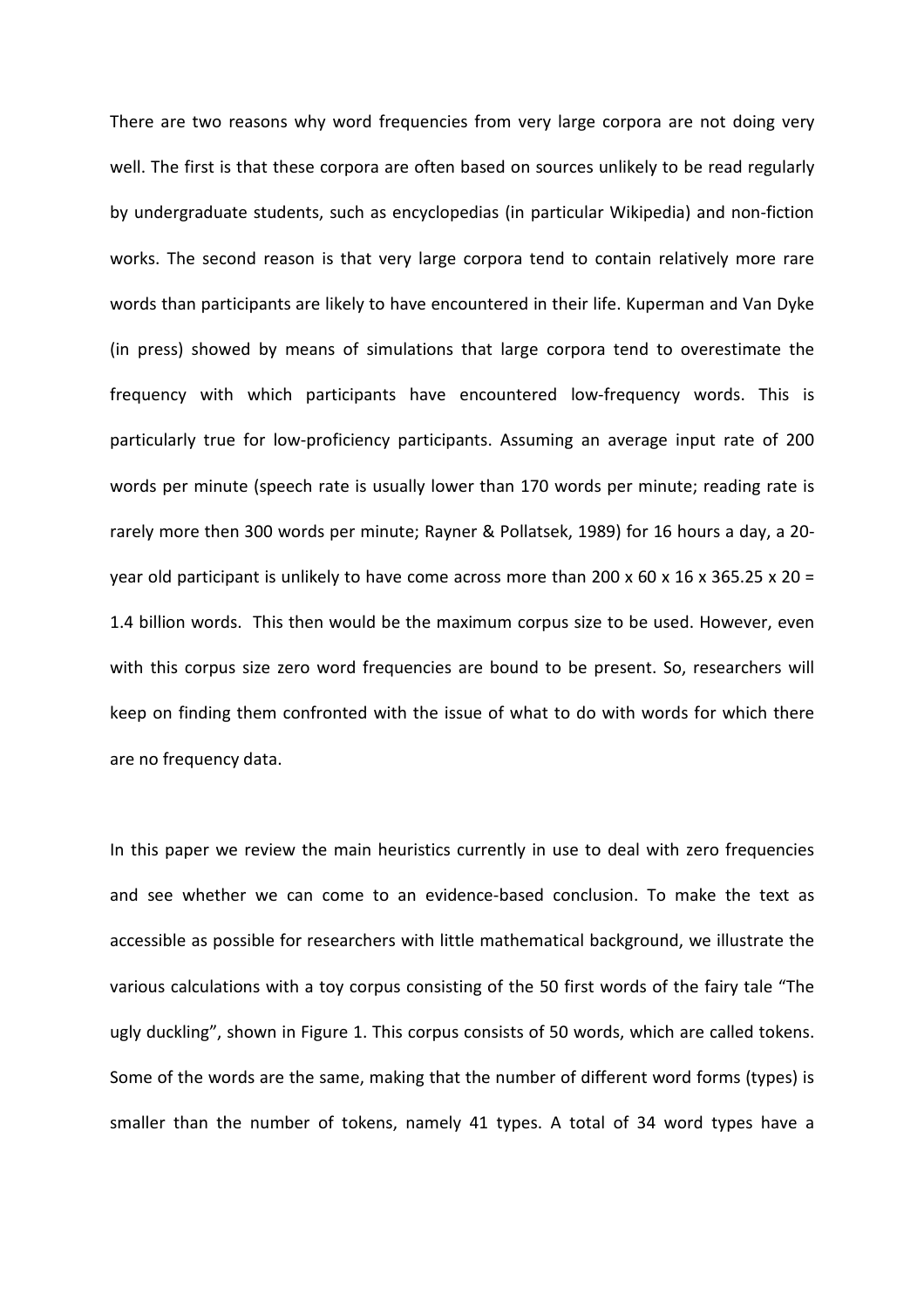frequency of 1; five word types have a frequency of 2; and two word types have a frequency of 3. We will estimate the frequency of the missing word "father".

Insert Figure 1 here

## Existing rules of thumb

In this section we review a number of heuristics we have come across in our work on word frequency. As some of them are not well-founded, we think it is better not to link them to specific authors. Readers can see for themselves which heuristic has been used in the papers they read.

*Discard words with zero frequencies.* A first way of dealing with zero frequencies is simply to discard words with zero frequencies. This is often done implicitly, when researchers select words on the basis of an existing frequency list, such as Kucera and Francis (1967), Celex (Baayen, Piepenbrock, & Gulikers, 1995), Elexicon (Balota, Yap, Cortese, Hutchison, Kessler, Loftis, Neely, Nelson, Simpson, & Treiman, 2007), or SUBTLEX (Brysbaert & New, 2009). Only words present in the list are selected then. Sometimes, the criterion is made explicit, for instance when researchers analyze words selected on the basis of one list with a frequency measure from another list. In order not to advantage one list over the other, researchers in such a situation sometimes decide to delete words if they are absent from either list. A less fortunate aspect of this strategy is that it discards low-frequency words, which reduces the range of the frequency values and, hence, the size of the frequency effect that can be obtained. Applied to the toy corpus, the strategy assumes that the word "father" does not exist (or is not of interest to researchers).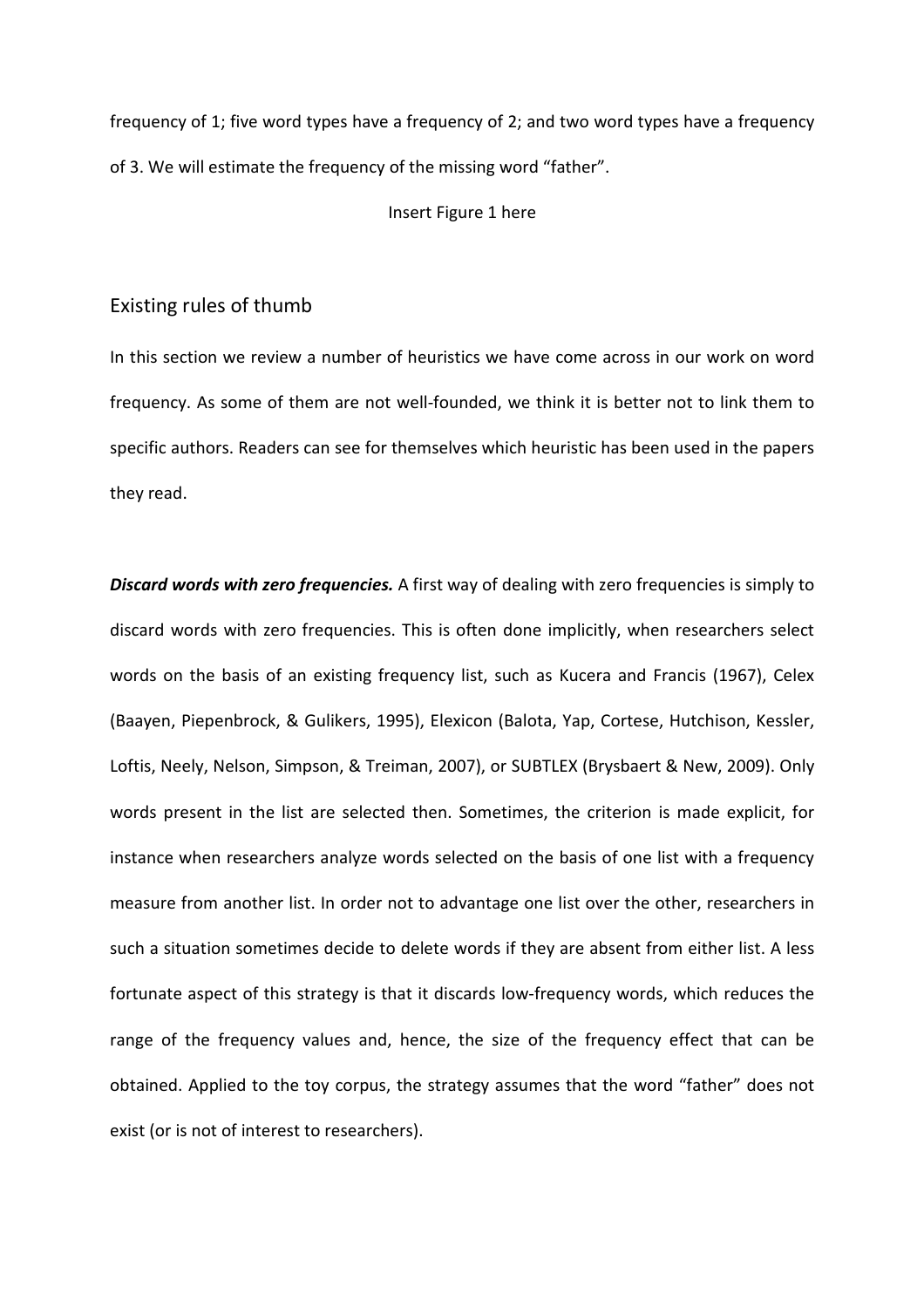Add 1 to each frequency. A second heuristic, arguably the most popular, is to add 1 to each frequency value. So, words not observed in the corpus get a frequency count of 1; words observed once in the corpus get a frequency of 2; words observed twice get a frequency of 3; and so on. This transformation was originally proposed by Laplace and is known as the Laplace smoothing. What is less known to psychology researchers is that correct application of the Laplace algorithm requires correction of the corpus size. Because all observed frequencies are assumed to be underestimates, the theoretical corpus size is larger than the observed size to make room for words in the language that are not observed in the corpus. Specifically, Laplace smoothing assumes that the theoretical corpus size equals the number of word tokens plus the number of word types. Figure 2 summarizes the Laplace transformation for the toy corpus of Figure 1. On the basis of this corpus, the estimated frequency of the unobserved word "father" is 1/91 or .011.

#### Insert Figure 2 here

The correction of the corpus size required for Laplace smoothing is often ignored by psychologists using word frequencies. Indeed, authors regularly seem to treat the Laplace transformation as a "virtual" transformation, only needed to calculate logarithms. So, they freely combine the observed frequencies and log(frequency+1) in summary tables, not realizing that the Laplace smoothing also changes the totals and hence the assumed frequencies. Luckily, the omission is less severe than suggested by the toy corpus. Because of its small size, the number of word types relative to the number of word tokens in this corpus is high (41 vs. 50), requiring a hefty correction of the denominator. The correction is much smaller for large corpora. For instance, if 100 thousand word types are observed in a corpus of 100 million words, the corrected corpus size is only 100.1 million, which will not have a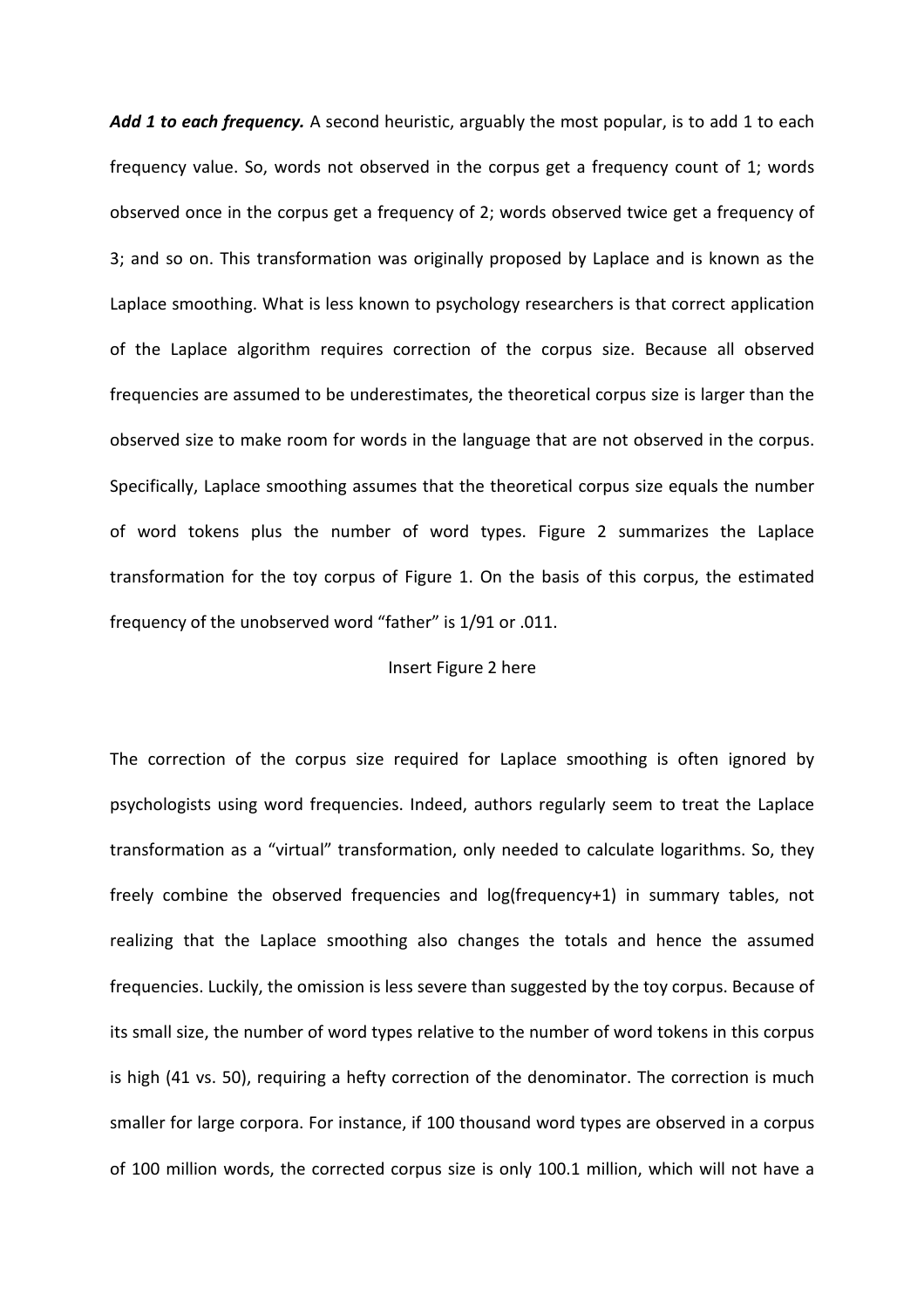large practical impact on the frequency measures calculated as frequency per million words (pm). Still, it shows how the heuristics used in word frequency research tend to simplify algorithms in ways that are mathematically not fully acceptable.<sup>1</sup>

*Add a small value to every frequency.* Because adding 1 to each frequency changes the totals, some researchers add a very small value to the frequency or simply assume that words with frequency 0 in reality have a very low frequency, for instance .0001. The former in mathematics is known as Lidstone smoothing; the latter could be described as a psychological simplification of the Lidstone algorithm. Figure 3 applies the Lidstone transformation to the toy corpus. Notice that the Lidstone transformation assumes that unobserved words are extremely rare (in the example 10 thousand times less likely than words observed once in the corpus). Applied to the toy corpus, it assumes that the frequency of the absent word "father" is .0001.

#### Insert Figure 3 here

*Add 1 to frequency per million.* A final heuristic we have come across is to add 1 to the frequency pm. The origin of this heuristic is not clear (at least, there is no analogue in the mathematical literature). In all likelihood, it is the outcome of two simplifications: (1) to standardize frequency measures across corpora, it is better to express them as frequencies pm, and (2) to calculate logarithms, one has to add 1 to the frequencies. A further contributing factor may have been that the widely used Kucera and Francis (1967) word

l

 $^1$  Translated to the Kucera and Francis (1967) list that has been used extensively in word frequency research, the corpus size to be used for Laplace-transformed word frequencies is not 1.014 million (the number of tokens in the corpus) but 1.064 million (the number of tokens plus the number of types observed).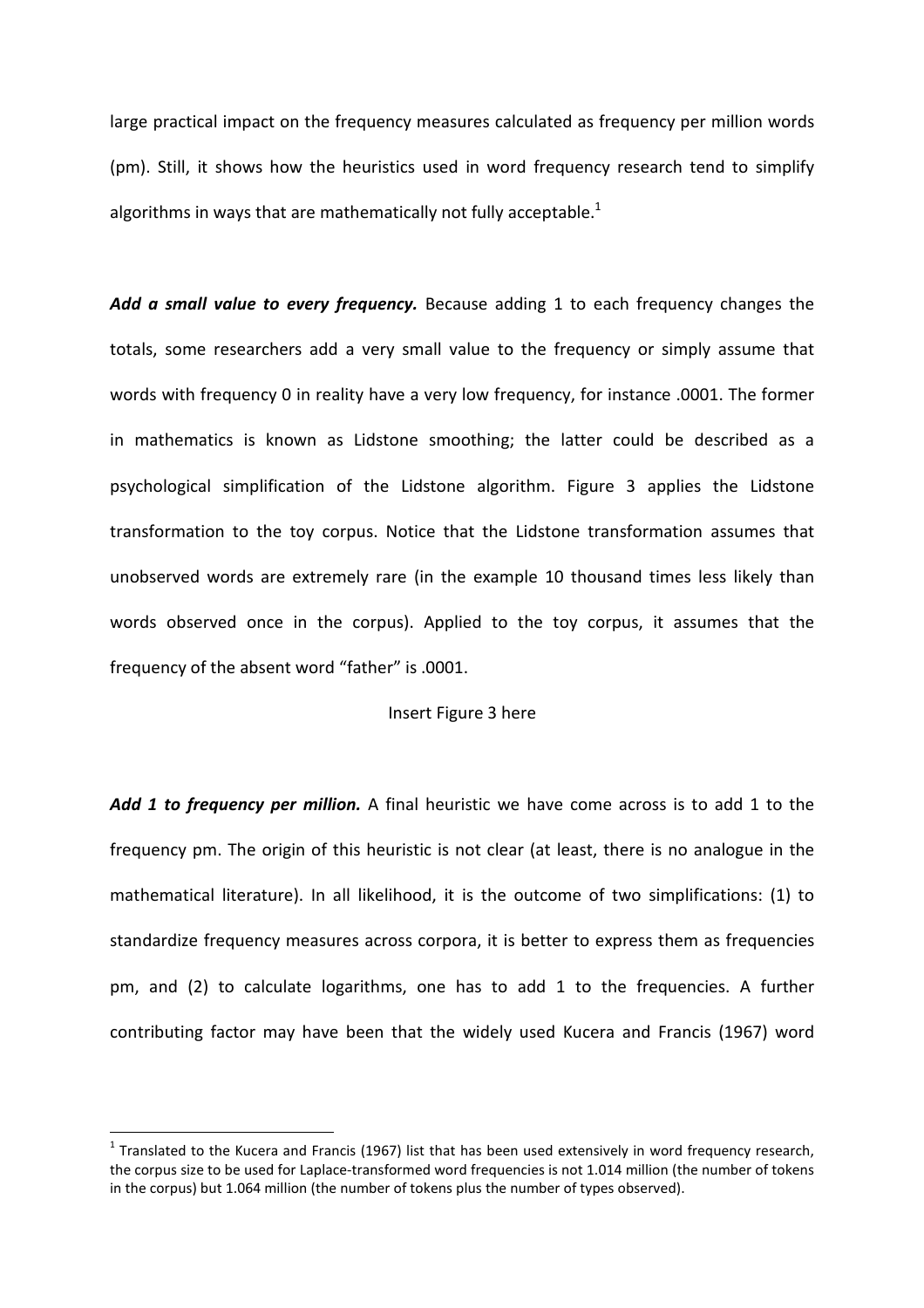frequencies were based on a corpus of about 1 million words, so that adding 1 was equivalent to adding 1 to frequency pm.

The thoughtlessness with respect to the heuristic becomes clear when we translate it to a currently realistic corpus size of 100 million words. If we add 1 pm to each of these frequencies, then we actually assume that words not encountered in the corpus "should have" been there 100 times ( $0 + 1$  pm). Words observed once in the corpus, "should have" been there 101 times  $(1 + 1 \text{ pm})$ , and so on. As it happens, this reduces the precision of the frequency measure to that of Kucera and Francis and thus easily decreases the percentage of variance explained by word "frequency" with 5 to 10% (see Brysbaert & New, 2009, for a comparison of the new frequency measures to those of Kucera and Francis). Also notice that this algorithm mathematically requires, just like the Laplace transformation, that the theoretical size of the corpus is increased by the number of word types times 1 pm. So, a corpus of 100 million words resulting in a word list of 100 thousand words would have to be increased by 10 million words (100 thousand word types times 100 missed observations per word). For a corpus smaller than 1 million words, like our toy corpus, the strategy turns into the Lidstone transformation, as the frequency of the missing word "father" would be estimated to be 1 pm or .000001. Because there are so many things wrong with this strategy, we will not include it in the analyses below.

## The Good-Turing algorithm

Anybody interested in missing types is bound to come across the Good-Turing algorithm (or a variant of it), which is the golden standard for estimating the probability of unseen instances in frequency distributions, even though references to the algorithm in the word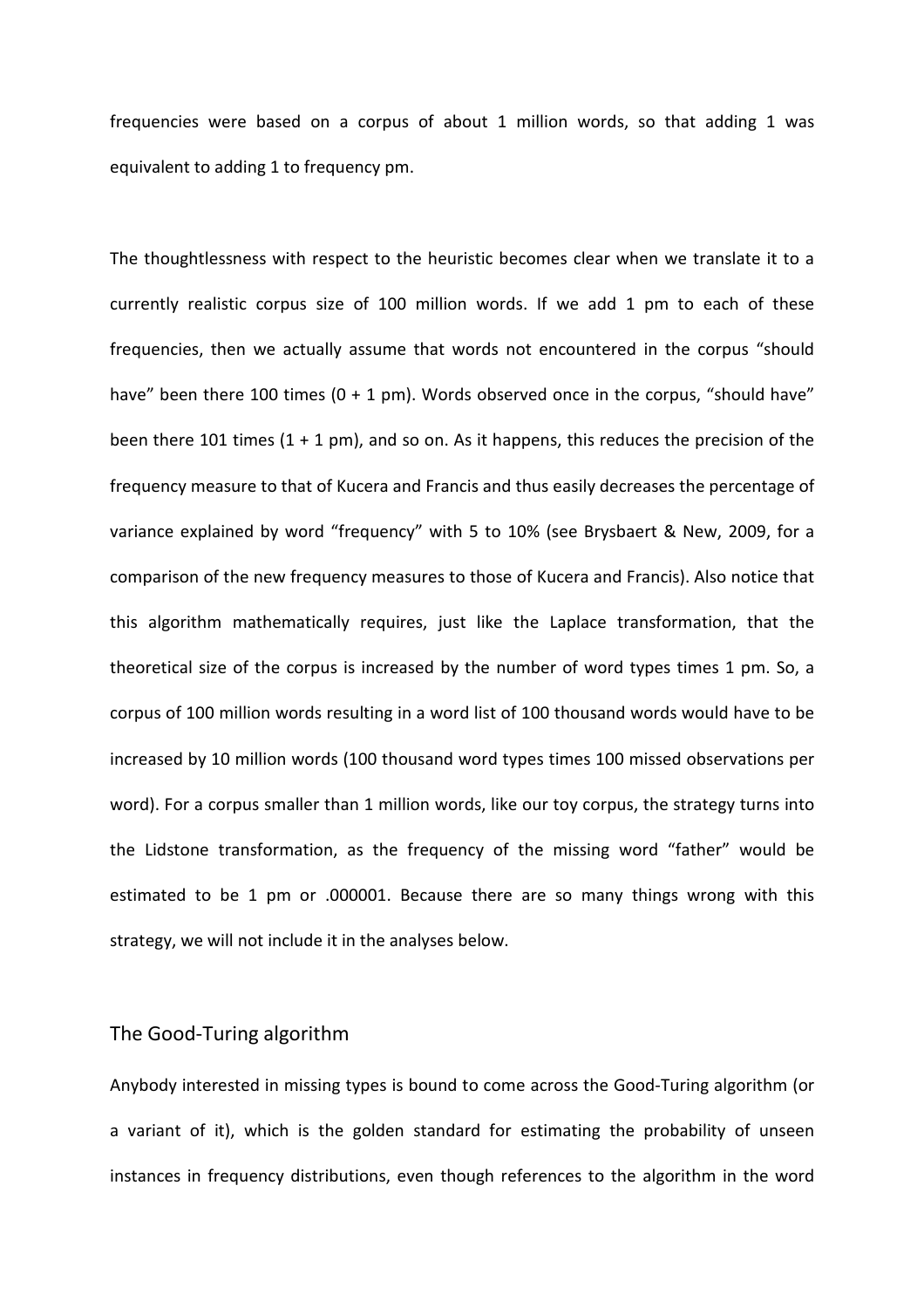frequency literature are rare (but see Baayen, 2001; Jurafsky & Martin, 2009) for reasons outlined below.

The basics of the algorithm are the following:

- The observed frequencies are overestimates of the "real" frequencies. So, in the toy corpus the frequencies of the words observed once are in reality lower than 1/50.
- The corrected frequencies can be obtained by comparing the sizes of the various frequency bins. So, the correct frequency of the words seen once in the corpus is estimated on the basis of the number of words seen once relative to the number of words seen twice.
- The probability of unseen observations equals the probability of the words seen once.

Figure 4 illustrates the calculation of the basic steps of the Good-Turing algorithm for the toy corpus. Given that many words are observed only once (34/50), the algorithm postulates that the probability of missing observations is quite high, namely 34/50 or .68. So, the observed words constitute only 32% of the assumed population of words. This requires the recalculation of the observed frequencies, so that they sum up to 16 (32% of  $N = 50$ ). The recalculation happens on the basis of the number of words observed in the frequency bin under consideration relative to the number of words in the next frequency bin. So, the frequency of the words observed once in the corpus is calculated on the basis of the number of words observed once and the number of words observed twice. This results in a recalculated frequency of .294 instead of 1. Similarly, the words encountered twice in the corpus have a recalculated frequency of 1.2 rather than 2. The basic version of the Good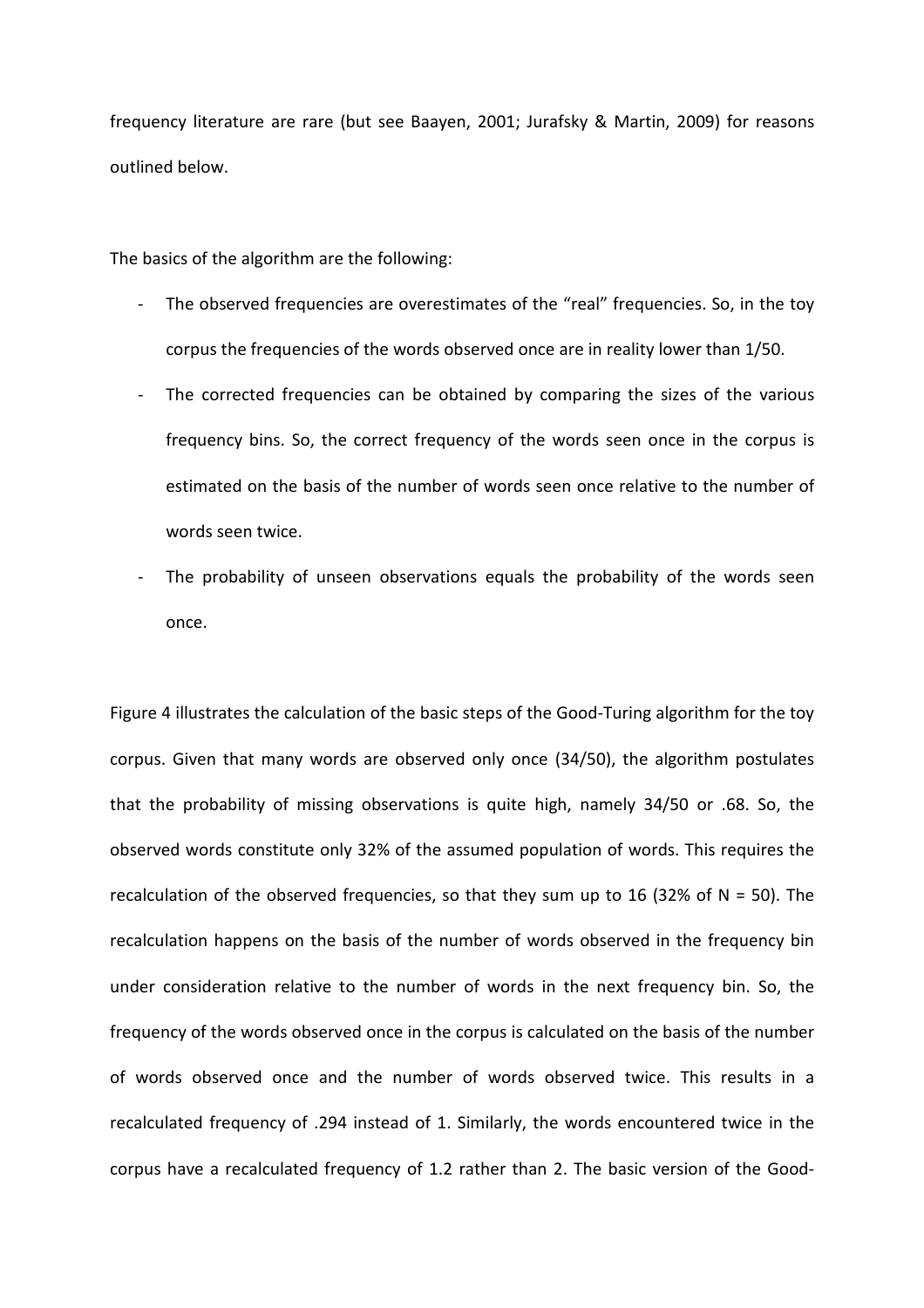Turing algorithm cannot recalculate the frequency of the words observed three times in the corpus, because there is no higher frequency bin.

#### Insert Figure 4 here

A full-fledged version of the Good-Turing algorithm provides estimates for all frequencies (including the highest one). It also allows for missing bins and for the fact that the observed numbers are noisy estimates (i.e., subject to measurement error). These calculations are considerably more complicated (see Gale & Sampson, 1995, for an introduction), but can be circumvented by making use of existing software packages.<sup>2</sup> The last column of Figure 4 shows the outcome of such an algorithm. As can be seen, the recalculated frequencies of 1 and 2 are lower still (respectively.26 and .83) to make room for the recalculated frequency of words observed three times (with a recalculated frequency of 1.5).

The Good-Turing algorithm is mathematically well founded (based on the binomial distribution) and also makes sense intuitively:

- The population frequencies of the words in the corpus are lower than their frequencies in the corpus, because their inclusion was partly due to chance (they happened to be in the texts sampled).
- The population frequencies of words not observed in the corpus are higher than zero, because their absence was partly due to sampling error (they happened not to be in the texts sampled).
- The number of words observed once gives an estimate of the number of words missed. The more instances of single observations (also called hapax legomena) the

 $\overline{a}$ 

 $2$  We have developed an easy to use Python algorithm, which is available as supplementary materials, together with a tutorial on how to install and use it.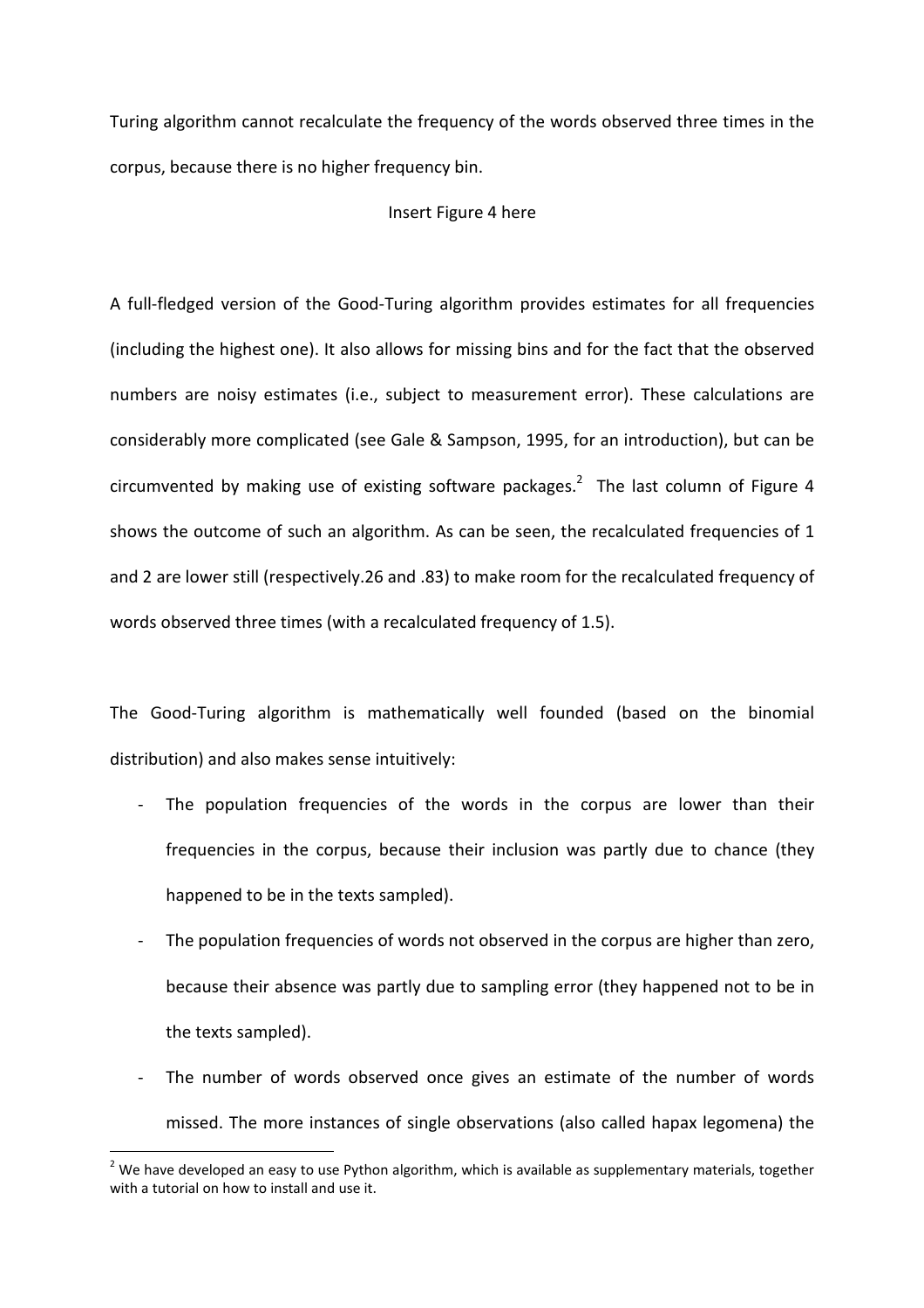more likely the corpus undersampled the richness of the language. The fact that 34 of the 50 words in our toy corpus were observed only once is a sure indication that the corpus size was way too small to capture the richness of the vocabulary. In a corpus of 100 billion words we would not expect the majority of words being observed only once (as a matter of fact, the larger the corpus, the fewer genuine words we would expect to observe only once).

 At the same time, the Good-Turing algorithm has its limitations. For a start, it does not give a direct answer to the most pressing question: Which frequency value should be assigned to words not observed in the corpus? The Good-Turing algorithm says which probability mass must be set aside for unobserved types, but remains silent about the number of unobserved types over which the probability mass must be distributed. Applied to the toy corpus, the Good-Turing assigns the absent word "father" to the missing probability mass of .68, but does not say over how many words this mass must be distributed and, hence, what the probability of each word is. There are other algorithms to estimate this number (e.g., Wang, 2011), but they give quite divergent estimates. Furthermore, there are good arguments to assume that the human lexicon in principle is infinite (Kornai, 2002), which brings us back to the starting problem (given that probability mass divided by infinity is 0).

A second, related problem with the Good-Turing algorithm is that many hapax legomena in corpora turn out to be typos and transcription errors. So, the critical mass of words observed only once in a corpus (on which both the probability mass of the unobserved types and the recalculated frequencies of the hapax legomena are based) is suspect. It most certainly is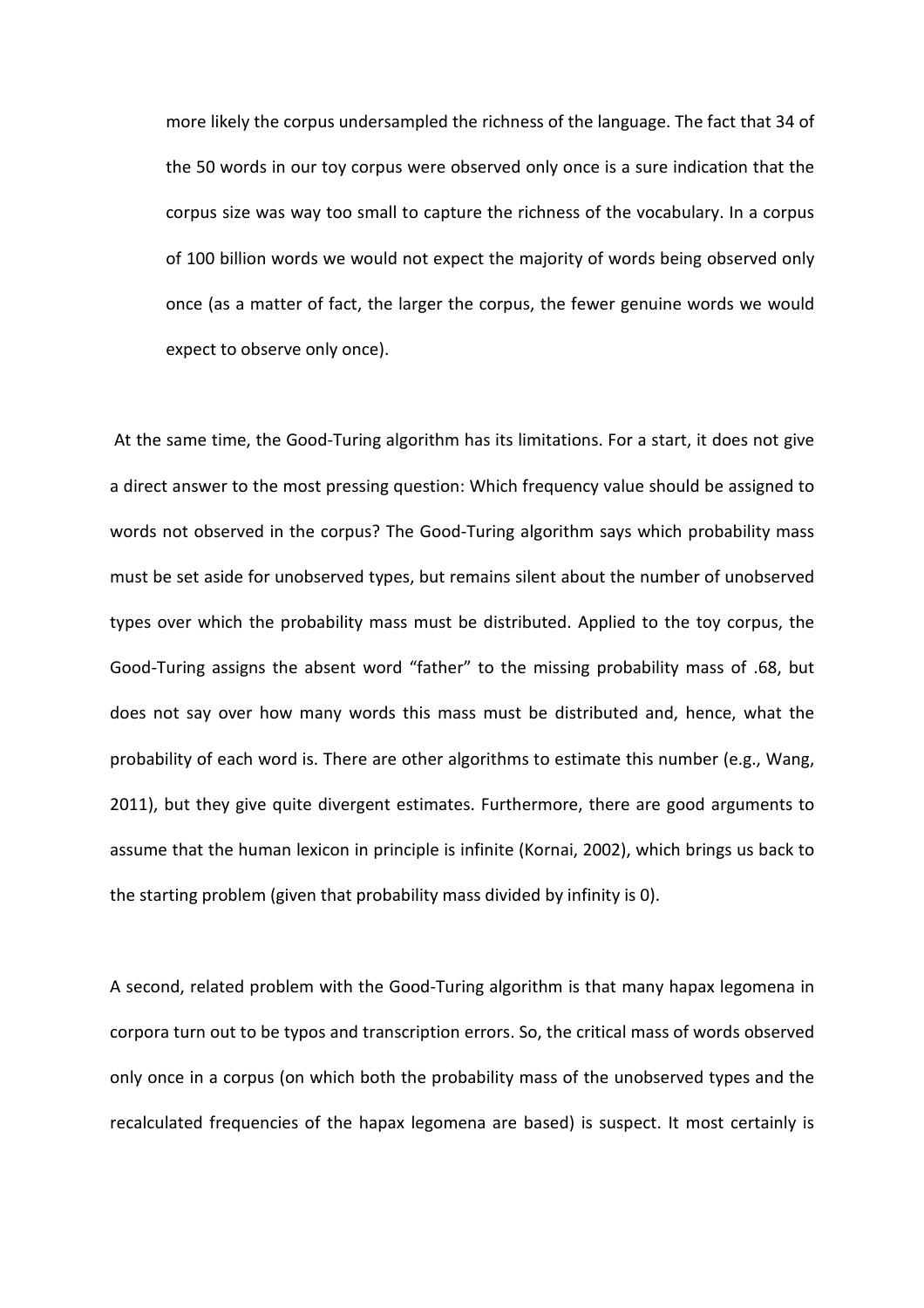larger than warranted by the diversity of the language. This means that some cleaning needs to be done (which is time-consuming and open to criticism).

Finally, the Good-Turing algorithm depends on the assumption that words are randomly distributed over the corpus. Given that corpora always consist of text pieces (with words occurring in clusters) this is another concern, although it is less of an issue when a corpus includes very many short excerpts from a great variety of sources.

For the above reasons, a pattern usually observed in word frequency research is one of initial attraction to the Good-Turing algorithm, followed by some disillusion and the realization that the algorithm raises as many questions as it solves (at which point the researcher moves on and leaves the question of what frequency to use for unobserved words unanswered).

Figures 5 and 6 show the outcome of the algorithm when it is applied to lowest frequencies of KF and SUBTLEX. While interpreting the data, it is important to keep in mind that Kucera and Francis worked with a heavily edited corpus (i.e., no typos) and that SUBTLEX only included entries that passed a spell checker. Also notice that the Good-Turing algorithm does not give us an estimate of the frequency of the words not observed in the corpus. It only provides us with an estimate of the probability mass of missing word types.

#### Insert Figures 5 and 6 here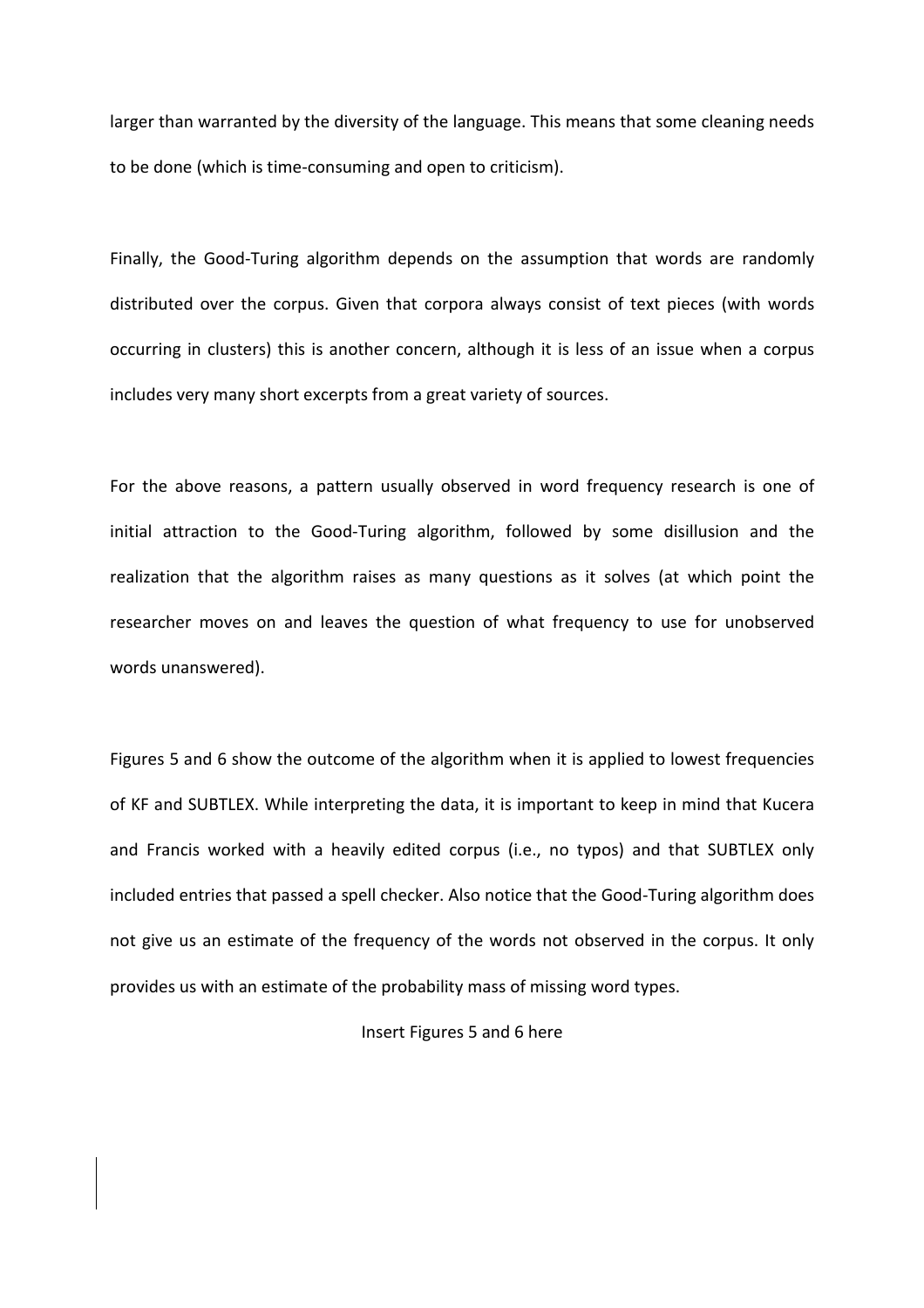## A pragmatic alternative?

As long as there was only one frequency list, the issue of zero word frequencies had to be solved in a principled way. However, now that it is easy to collect very large corpora, we can start comparing estimates. For instance, in hindsight we can estimate how large the 0 word frequencies would have been if in 1967 Kucera and Francis had had access to the 50+ million word SUBTLEX corpus or to the 100+ billion word Google Books American English corpus.

To do this analysis, ideally one would have access to a list of all word types in American English. Clearly, this does not exist. A more realistic alternative is to work with as many words as possible. In the remainder we will work with a list of 66,516 American English words. This list started from the SUBTLEX-US list from which all proper nouns and entries with Arabic numbers were discarded. Subsequently it has been updated every time we came across a word used in psycholinguistic research that was not in the original SUBTLEX-US list. At the time of the analysis, there were 8,054 extra words. For comparison purposes, 35,958 words in the list were absent from the KF corpus, and 3 were absent from Google Books American English (herbivorously, photoengrave, and scarpers). The total number of counts of all words in the list was .946 million in KF, 48.12 million in SUBTLEX, and 118.49 billion in Google Books American English.

Figure 7 shows the relationship between the KF frequencies and the SUBLTEX and Google frequencies for the first 10 KF frequency values. As can be seen, the relationship is largely linear, meaning that we can use linear regression analysis to estimate the average frequency of the missing words in KF. According to SUBTLEX, it is .31; according to Google it is .15. Part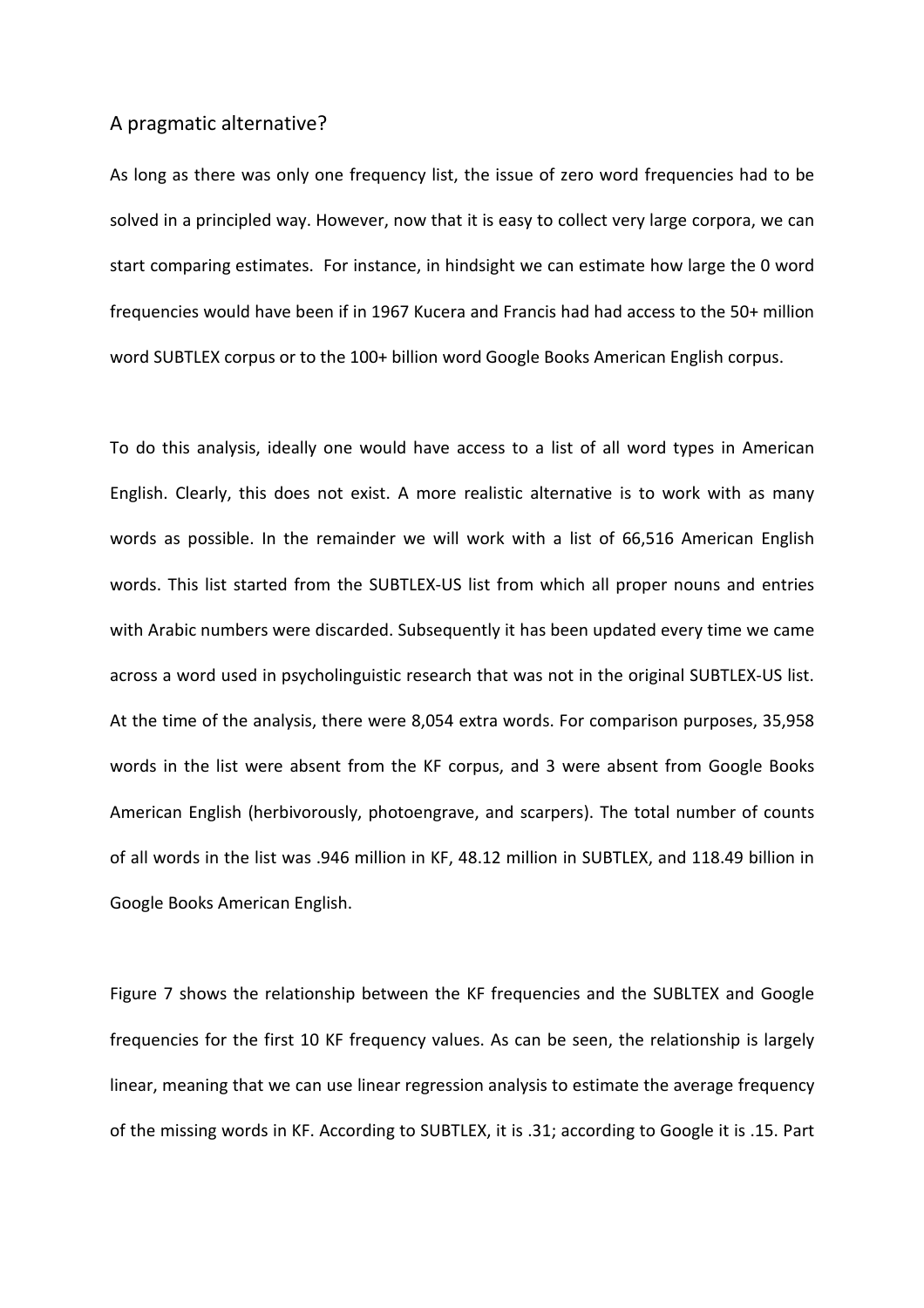of the difference arguably is due to the fact that SUBTLEX (and, hence, our word list) contains colloquial words rarely used in books.

#### Insert Figure 7 here

Similarly, we can look at which Google frequencies the words not in the SUBTLEX-US list have. Figure 8 shows the outcome. Here we see something unexpected, namely that the words with 0 frequency in SUBTLEX have the same Google frequency as the words with frequency 1 in SUBTLEX. Two likely contributing factors are (i) the fact that some written words are rarely used in social interactions (on which the subtitles are based), and (ii) the fact that the word list was largely derived from the SUBTLEX-US list, meaning that sampling error played a large role in determining which words were included once or not in our list. Indeed, according to the binomial distribution (which forms the basis of frequency distributions), chances of observing an instance with a low frequency once in a large corpus are nearly the same as not observing it  $3$ . A reasonable approximation, therefore, might be to give the 0 frequencies in SUBTLEX a frequency of 1 (and to assume that the theoretical SUBTLEX corpus size should be increased by 8,054 – the number of words missing in SUBTLEX-US).

Insert Figure 8 here

l

<sup>3</sup> The probability of observing a word with probability *p* once in a corpus of *n* words according to the binomial distribution is  $n^*p^*(1-p)^{n-1}$ . Chances of not observing it are  $(1-p)^n$ . If p equals 1/n (i.e., is expected to be observed only once in the corpus), then chances of observing it once are  $[(n-1)/n]^{n-1}$  and chances of not observing it  $[(n-1)/n]^n$  or  $[(n-1)/n]^{n-1}$  \*  $[(n-1)/n]$ . The larger n, the more  $[(n-1)/n]$  approaches unity and the closer both probabilities come.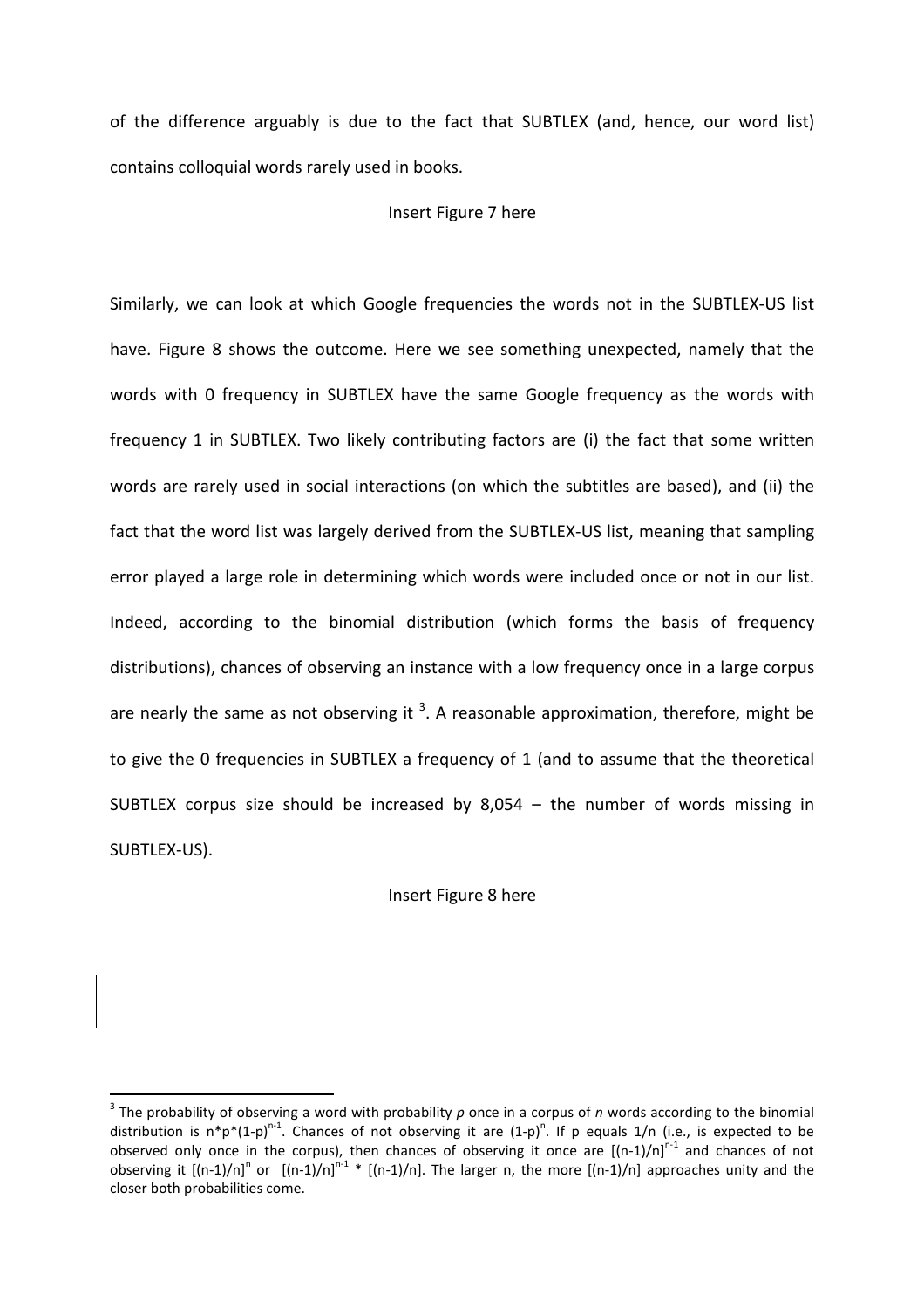## How well do the various estimates predict lexical decision times?

To see how good the various estimates are, we can compare them to the word processing times from megastudies. There are two such studies: The English Lexicon Project (Balota et al., 2007) and the British Lexicon Project (Keuleers, Lacey, Rastle, & Brysbaert, 2012). Figure 9 shows the data for the three main transformations of KF; Laplace, Lidstone, and Googlebased. The Good-Turing algorithm is not included, as it does not give an estimate of the zero frequency.

#### Insert Figure 9 here

It is clear from Figure 9 that the Lidstone transformation is about the worst one can do, because it sets the zero frequencies too far apart from the other frequencies. Laplace seems to be the best option. The zero frequency estimated on the basis of another corpus would do better if it were based on SUBTLEX rather than on Google. Given that the SUBTLEX estimate was .31 (rather than .15) this would have brought the log10 value to -.5 instead of - .8.

Figure 10 shows the data for the various transformations of the SUBTLEX-US frequencies. Again, the Laplace transformation is doing well, certainly for the ELP data. For BLP the frequency of the words not present in the corpus seems to be underestimated. For this database, the frequency based on Google estimates is better. Again, the Lidstone transformation is to be avoided.

Insert Figure 9 here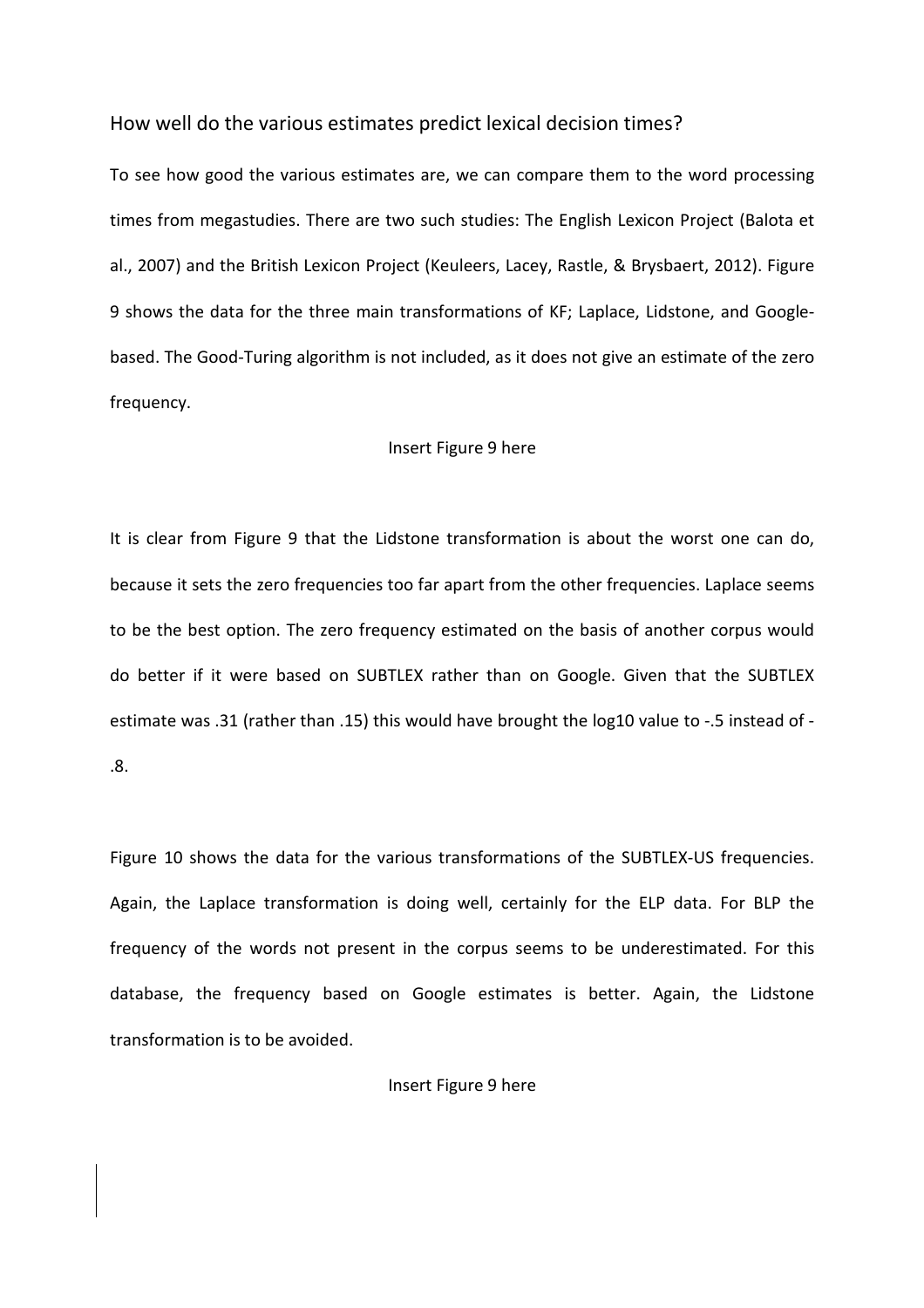#### **Discussion**

A review of the literature of strategies to deal with zero frequencies reveals four suboptimal techniques. The exclusion of words with zero frequencies cannibalizes on possibly interesting rare words, in particular when frequency measures from several (small-scale) sources are compared. The Lidstone transformation puts the words with zero frequencies so far from the other words that they become outliers for statistical analyses. More worryingly, if not excluded from the analysis, such outliers can have a strong impact on the outcome (killing a correlation opposite to the outliers' effect or boosting the significance of a negligible correlation in line with the outliers). The "add 1 pm" approach turns into a Lidstone transformation for word corpora smaller than 1 million words and otherwise levels the strong frequency effect observed for words with frequencies smaller than 1 pm (Brysbaert, Buchmeier, Conrad, Jacobs, Bölte, & Böhl, 2011; Keuleers, Diependaele, & Brysbaert, 2010). The latter is particularly of concern when researchers must match lowfrequency words across conditions. Given that words with frequencies of .1 pm take about 100 ms longer to process in lexical decision experiments than words with frequencies of 1 pm (Keuleers et al., 2010, 2012), it is important to make sure that the words are carefully matched on log frequency. This is the case when the logs of the raw frequencies are used or when the Laplace transformation is used, but the frequency difference becomes substantially smaller when  $log(frequency pm + 1)$  is used. Finally, the Good-Turing algorithm does not provide a straightforward estimate for unobserved words, even though it re-estimates the other frequencies in a sensible way.

Two other approaches produce a more acceptable output. The first is the Laplace transformation. It consists of adding one to each frequency count and increasing the corpus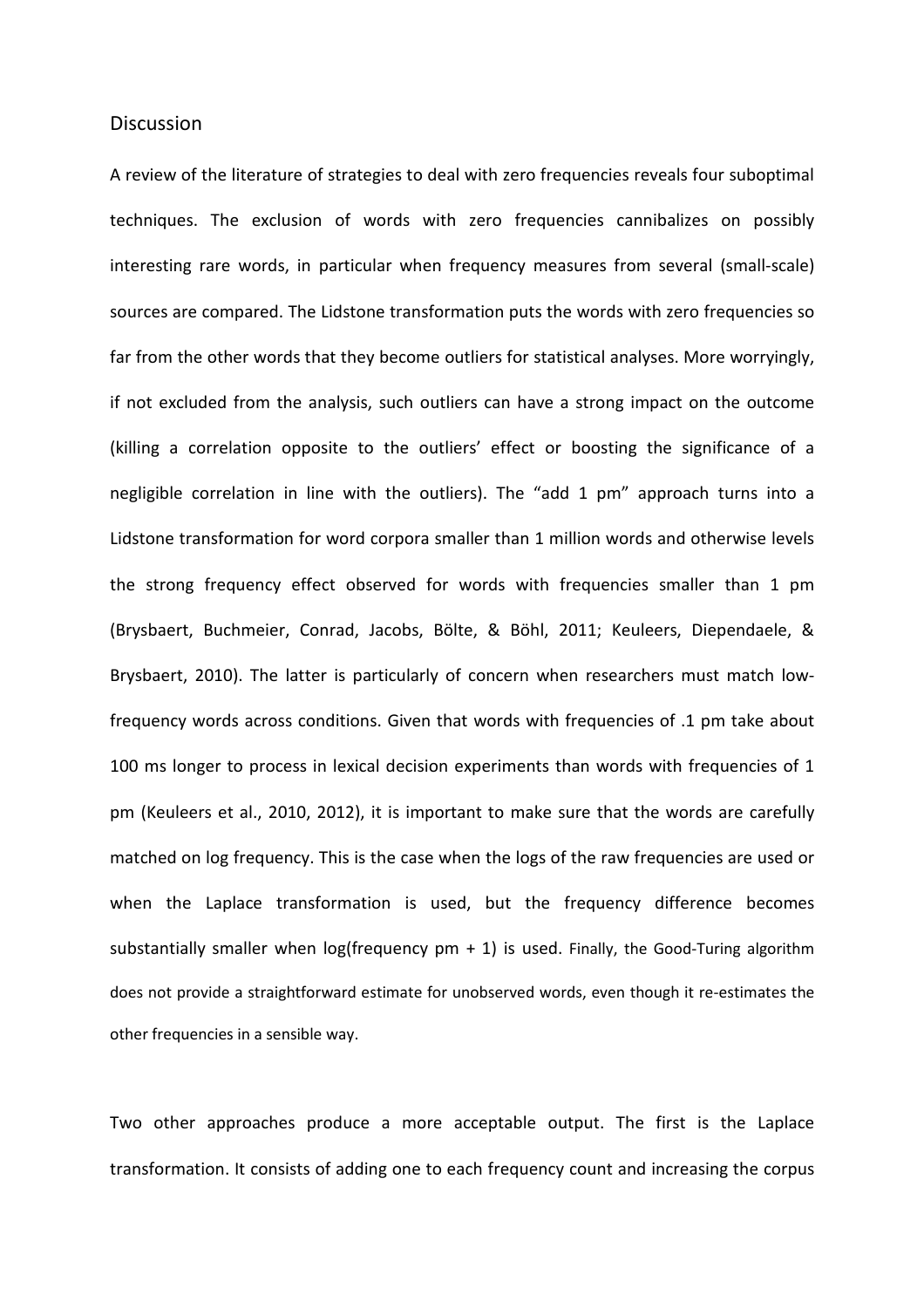size by the number of word types. The resulting frequencies provide a good predictor of the lexical decision times from the English and the British Lexicon Projects (Figures 9 and 10). Finally, there seems to be some mileage in empirically estimating the zero frequencies on the basis of another (larger) corpus. A caveat to this strategy is Kuperman and Van Dyke's (in press) recent demonstration that very large corpora tend to overestimate the frequencies of low-frequency words, particularly for students with less extensive language exposure.

All in all, it looks like nothing beats the Laplace transformation at present. In addition, it is easy to calculate and does not require access to an alternative, large-scale corpus. This then is our best buy advice for the moment. It is also the frequency measure we will make available in the coming releases of our SUBTLEX word frequency measures (i.e. it will be integrated in the frequencies pm we give and in the log frequencies). Indeed, it is often forgotten that a valid solution of the 0-frequency problem requires the (slight) recalculation of all other frequency measures as well (see the introduction).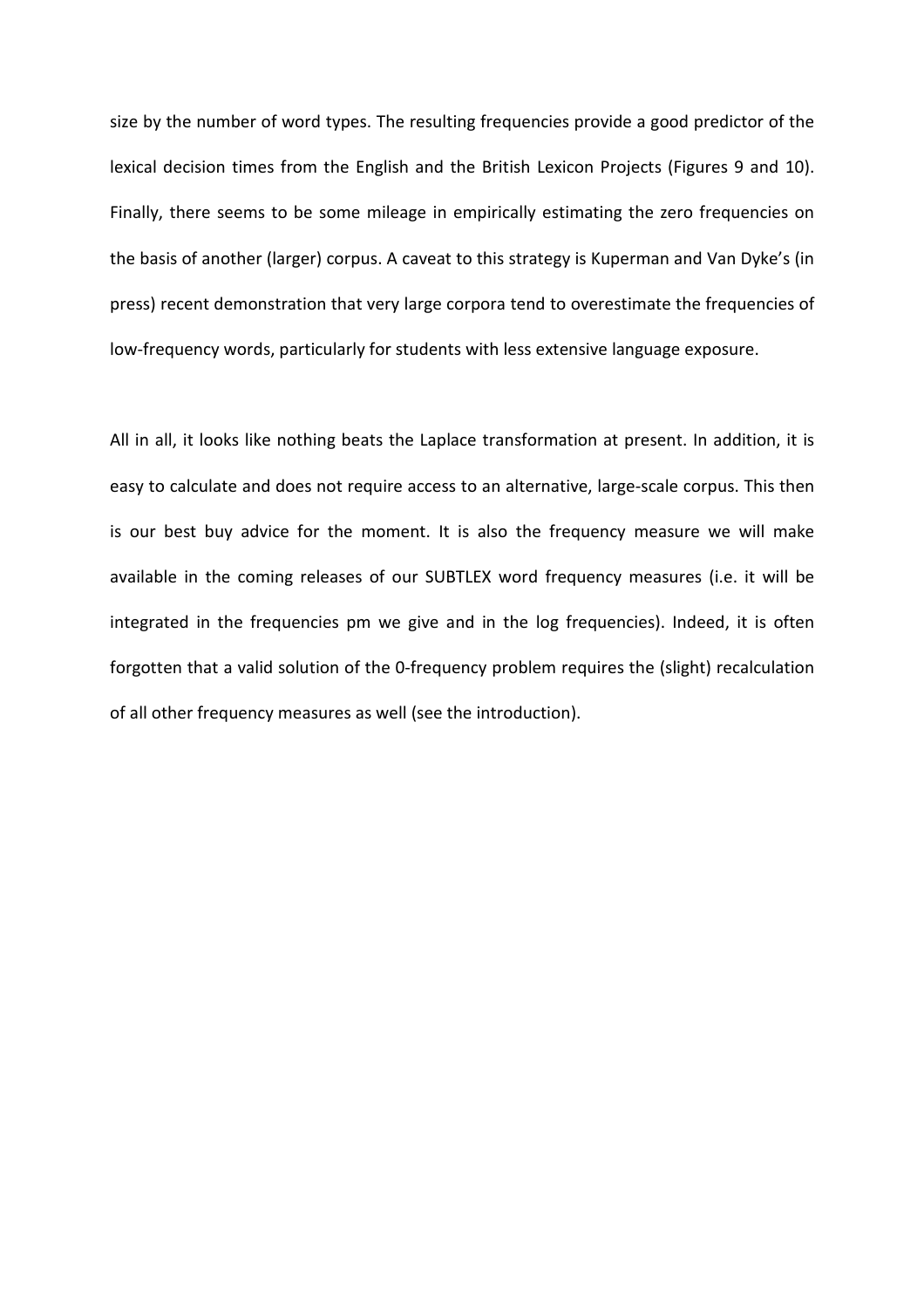## References

Baayen, R. H. (2001). *Word Frequency Distributions*. Dordrecht: Kluwer Academic Publishers.

Baayen, R.H., Piepenbrock, R., & Gulikers, H. (1995). *The CELEX Lexical Database* [CD-ROM]. Philadelphia, PA: Linguistic Data Consortium.

Balota, D.A., Yap, M.J., Cortese, M.J., Hutchison, K.A., Kessler, B., Loftis, B., Neely, J.H., Nelson, D.L., Simpson, G.B., & Treiman, R. (2007). The English Lexicon Project*. Behavior Research Methods, 39*, 445-459.

Brysbaert, M., Buchmeier, M., Conrad, M., Jacobs, A.M., Bölte, J., & Böhl, A. (2011). The word frequency effect: A review of recent developments and implications for the choice of frequency estimates in German. *Experimental Psychology, 58*, 412-424.

Brysbaert, M., Keuleers, E., & New, B. (2011). Assessing the usefulness of Google Books' word frequencies for psycholinguistic research on word processing. *Frontiers in Psychology, 2*:27.

Brysbaert, M., & New, B. (2009). Moving beyond Kucera and Francis: A critical evaluation of current word frequency norms and the introduction of a new and improved word frequency measure for American English. *Behavior Research Methods, 41*, 977-990.

Gale, W.A., & Sampson, G. (1995). Good–Turing frequency estimation without tears. *Journal of Quantitative Linguistics, 2*, 217–37.

Jurafsky, D., & Martin, J.H. (2009). *Speech and Language Processing: An Introduction to Natural Language Processing, Speech Recognition, and Computational Linguistics* (2nd edition). New York: Prentice-Hall.

Keuleers, E., Diependaele, K. & Brysbaert, M. (2010). Practice effects in large-scale visual word recognition studies: A lexical decision study on 14,000 Dutch mono- and disyllabic words and nonwords. *Frontiers in Psychology 1*:174. doi: 10.3389/fpsyg.2010.00174

Keuleers, E., Lacey, P., Rastle, K., & Brysbaert, M. (2012). The British Lexicon Project: Lexical decision data for 28,730 monosyllabic and disyllabic English words. *Behavior Research Methods, 44*, 287-304.

Kornai, A. (2002). How many words are there? *Glottometrics, 4*, 61-86.

Kucera, H., & Francis, W. (1967). Computational analysis of present-day American English. Providence, RI: Brown University Press.

Kuperman, V., & Van Dyke, J.A. (in press). Reassessing word frequency as a determinant of word recognition for skilled and unskilled readers. *Journal of Experimental Psychology: Human Perception and Performance*.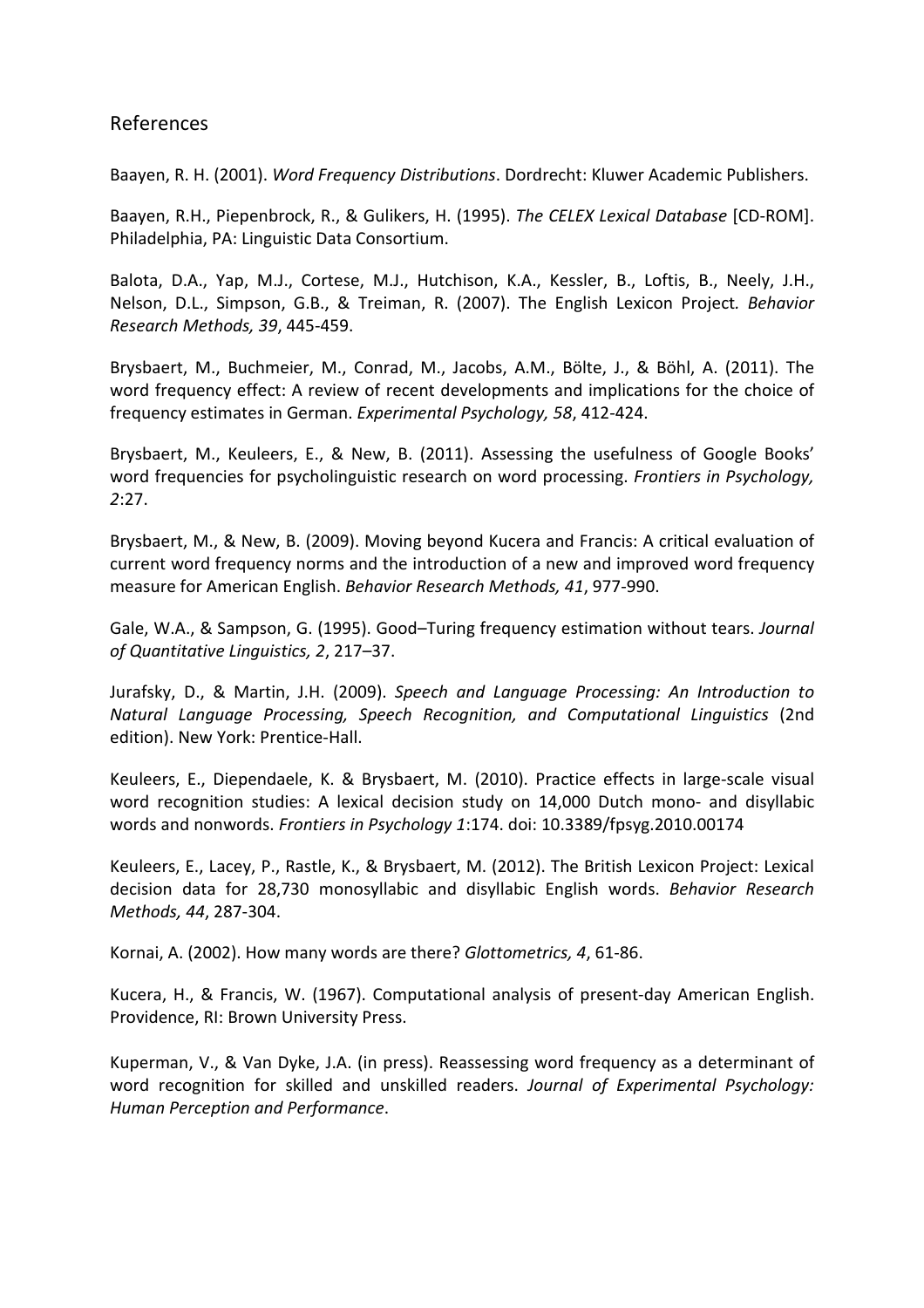Michel, J.B., Shen, Y.K., Aiden, A.P., Veres, A., Gray, M.K., Pickett, J.P., Hoiberg, D., Clancy, D. et al. (2011). Quantitative Analysis of Culture Using Millions of Digitized Books. *Science 331*, 176–182.

Rayner, K., & Pollatsek, A. (1989). *The Psychology of Reading*. Hillsdale, NJ: Lawrence Erlbaum Associates.

Wang, J.P. (2011). SPECIES: An R package for species richness estimation. *Journal of Statistical Software, 40*, 1-15.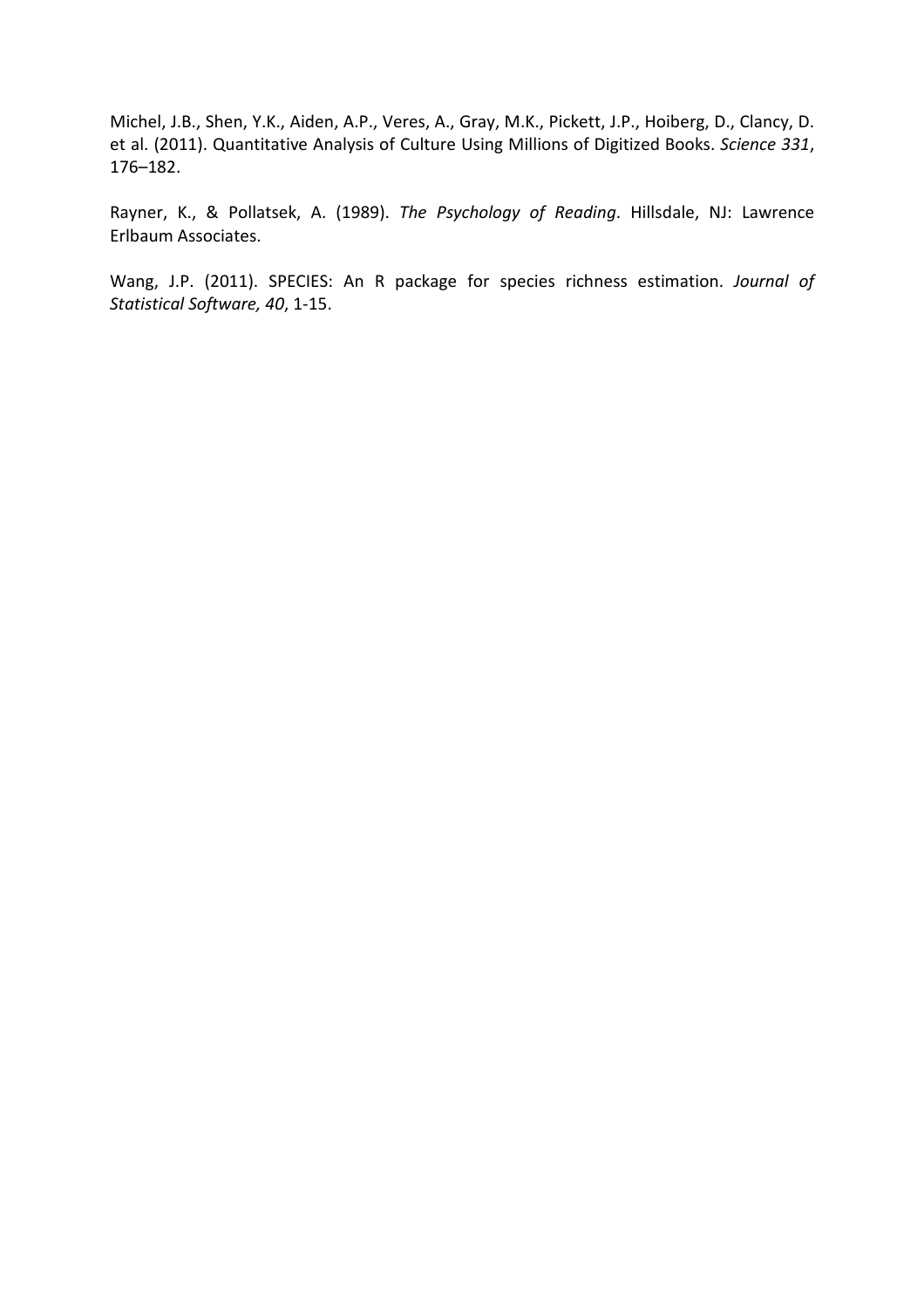Figure 1 : Toy corpus used to illustrate the calculations

Corpus:

"Once upon a time down on an old farm, lived a duck family, and Mother Duck had been sitting on a clutch of new eggs. One nice morning, the eggs hatched and out popped six chirpy ducklings. But one egg was bigger than the rest, and it did not hatch."

Number of words in the corpus (tokens): 50

Number of different word forms observed in the corpus (types): 41

Frequency spectrum:

- Number of word types with frequency 1: 34 (an, been, bigger, …, time, upon, was)
- Number of word types with frequency 2: 5 (duck, eggs, on, one, the)
- Number of word types with frequency 3: 2 (a, and)

Missing word for which the frequency will be estimated: "father"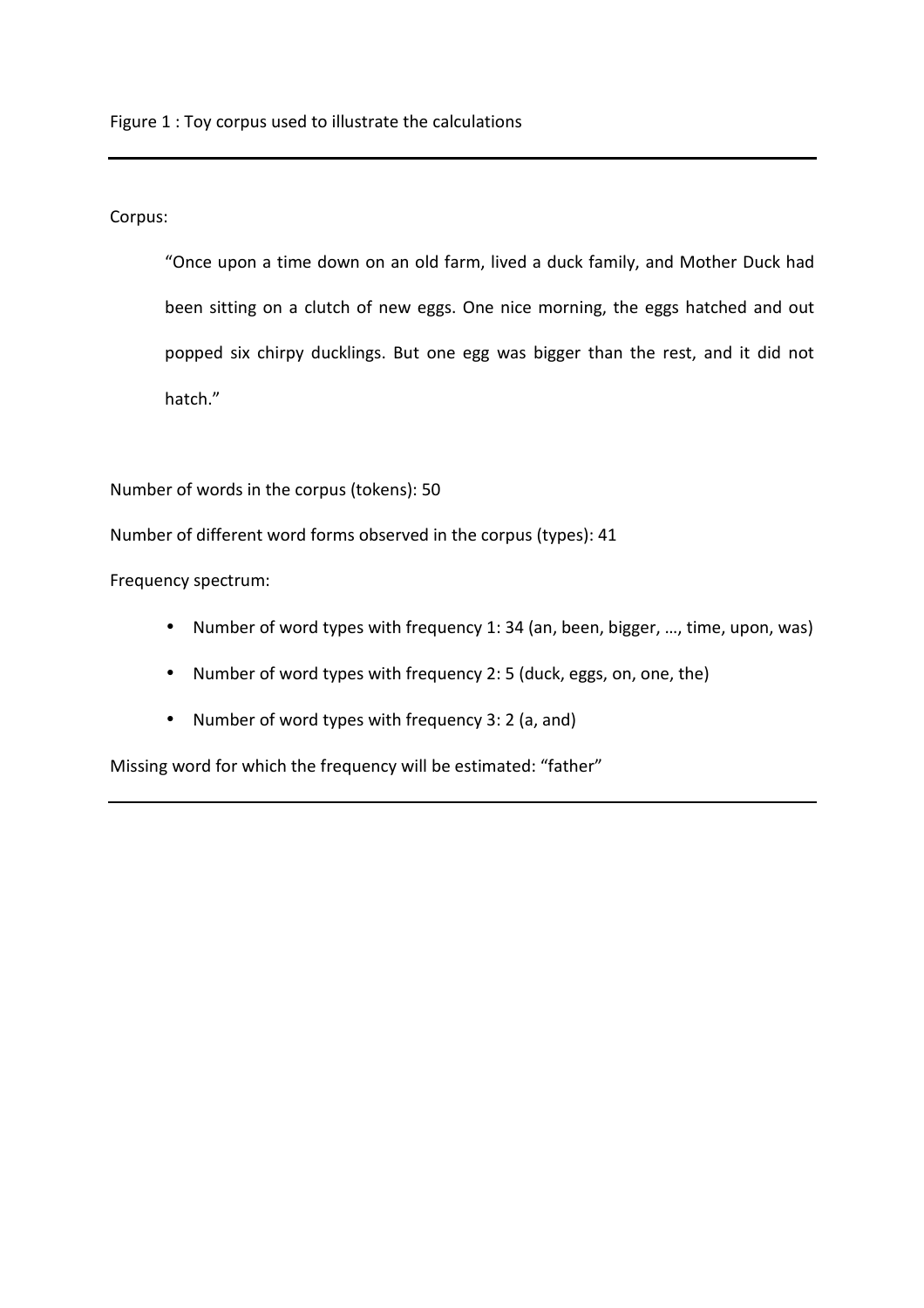## Tokens in corpus: 50

## Types in corpus: 41

| Original       | times          | Sum                | Freq/ | Transformed Sum |                    | Freq/ |
|----------------|----------------|--------------------|-------|-----------------|--------------------|-------|
| frequency      | observed       |                    | total | frequency       | Laplace            | total |
| $\mathbf 0$    | $\mathbf 0$    | $0 \times 0 = 0$   | 0/50  | $\mathbf{1}$    |                    | 1/91  |
| $\mathbf{1}$   | 34             | $1 \times 34 = 34$ | 1/50  | $\overline{2}$  | $2 \times 34 = 68$ | 2/91  |
| $\overline{2}$ | 5              | $2 \times 5 = 10$  | 2/50  | 3               | $3 x 5 = 15$       | 3/91  |
| 3              | $\overline{2}$ | $3x2=6$            | 3/50  | $\overline{4}$  | $4 \times 2 = 8$   | 4/91  |
|                |                |                    |       |                 |                    |       |
| Total freq*obs |                |                    | 50    |                 |                    | 91    |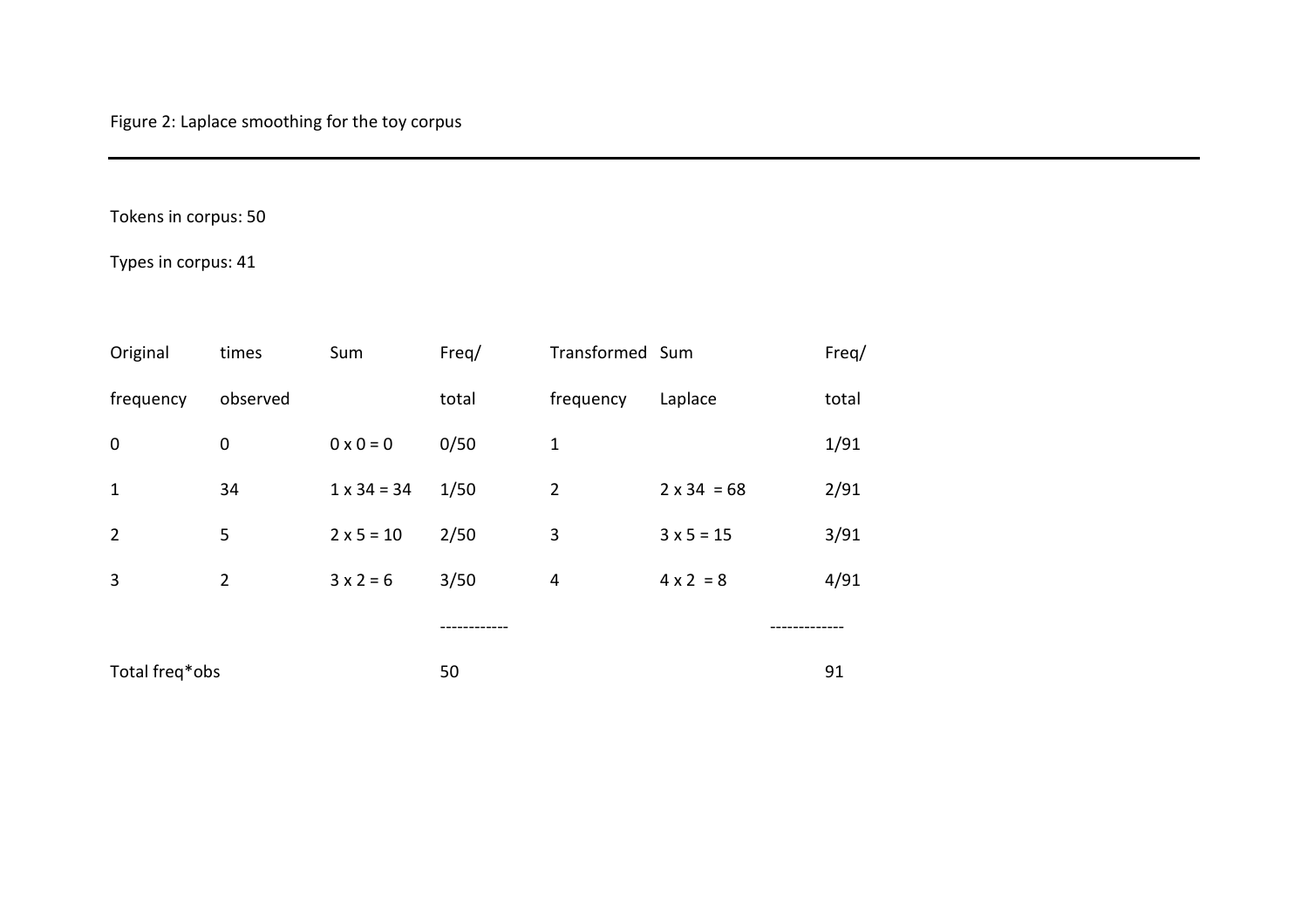## Tokens in corpus: 50

Types in corpus: 41

| Original       | times          | Sum                | Freq/ | Transformed Sum |                              | Freq/          |
|----------------|----------------|--------------------|-------|-----------------|------------------------------|----------------|
| frequency      | observed       |                    | total | frequency       | Lidstone                     | total          |
| $\mathbf 0$    | 0              | $0 \times 0 = 0$   | 0/50  | .0001           |                              | .0001/50.0041  |
| $\mathbf{1}$   | 34             | $1 \times 34 = 34$ | 1/50  | 1.0001          | $1.0001 \times 34 = 34.0034$ | 1.0001/50.0041 |
| $\overline{2}$ | 5              | $2 \times 5 = 10$  | 2/50  | 2.0001          | $2.0001 \times 5 = 10.0005$  | 2.0001/50.0041 |
| 3              | $\overline{2}$ | $3x2=6$            | 3/50  | 3.0001          | $3.0001 \times 2 = 6.0002$   | 3.0001/50.0041 |
|                |                |                    |       |                 |                              |                |
| Total freq*obs |                |                    | 50    |                 |                              | 50.0041        |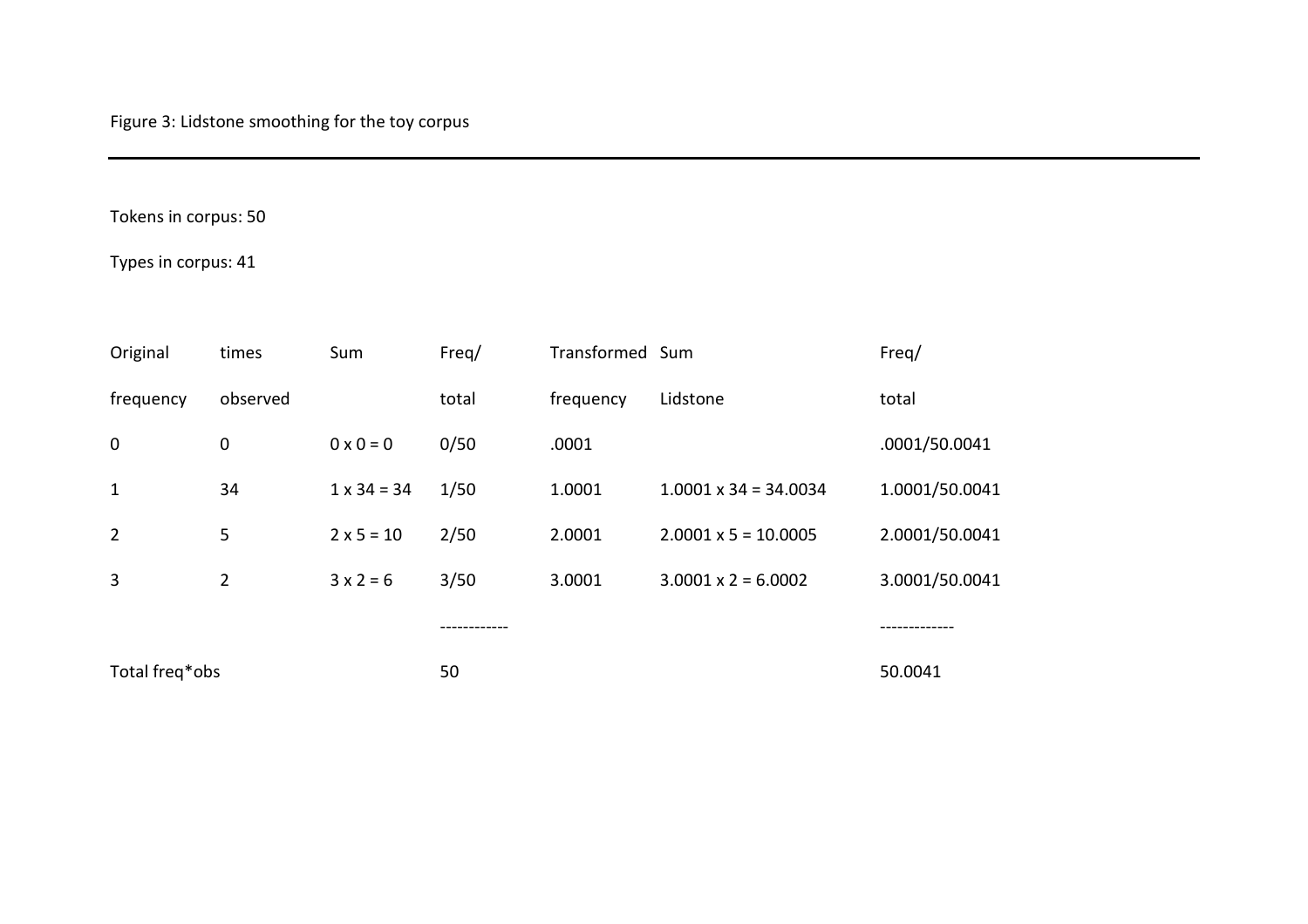## Tokens in corpus: 50

Types in corpus: 41

Recalculated\_frequency =  $(original\_frequency+1)*$   $\frac{1}{Number\_of\_observations_{current\_bin}}$ *bin one higher Number of observations niginal* \_ frequency + 1) \*  $\frac{Number\_of\_observations_{bin\_one\_i}}{Number\_of\_observations_{current\_i}}$  $\circ$   $-$ (original \_frequency +1)  $*$   $\frac{2}{\sqrt{2\pi}}$   $\frac{2}{\sqrt{2\pi}}$  of

| Original       | times          | Sum                | Freq/ | frequency           | frequency    |
|----------------|----------------|--------------------|-------|---------------------|--------------|
| frequency      | observed       |                    | total | basic Good-Turing   | algorithm GT |
| $\mathbf 0$    | $\mathbf 0$    | $0 \times 0 = 0$   | 0/50  | $(p = 34/50 = .68)$ | $(p = . 68)$ |
| $\mathbf{1}$   | 34             | $1 \times 34 = 34$ | 1/50  | $(1+1)*5/34 = .294$ | .26          |
| $\overline{2}$ | 5              | $2 \times 5 = 10$  | 2/50  | $(2+1)*2/5 = 1.2$   | .83          |
| $\overline{3}$ | $\overline{2}$ | $3x2=6$            | 3/50  |                     | 1.50         |
|                |                |                    |       |                     |              |
| Total freq*obs |                | 50                 | 16    | 16                  |              |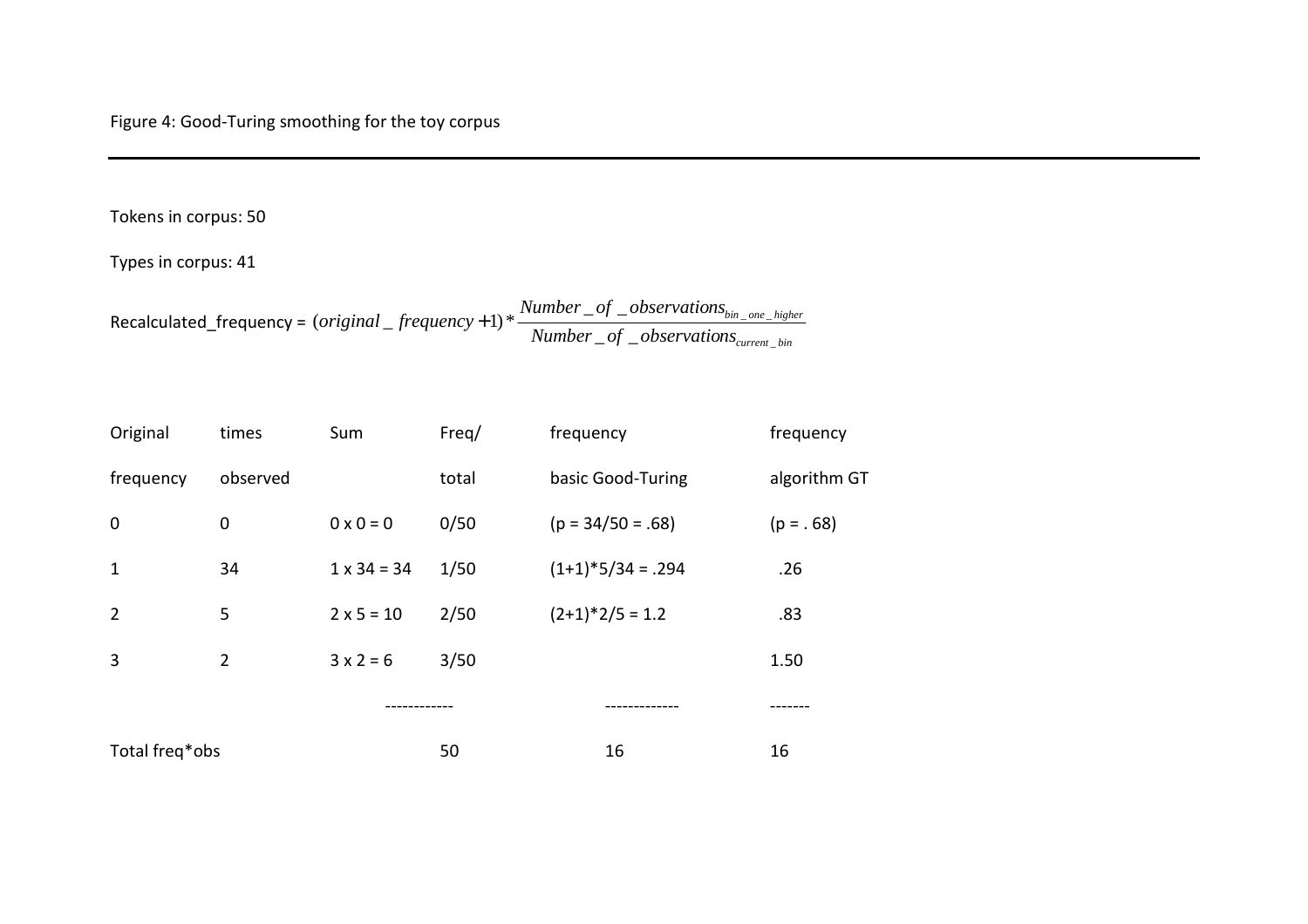| Zero mass: $p = .022$ |       |             |
|-----------------------|-------|-------------|
|                       |       |             |
| KF_Freq               | Nobs  | GT_estimate |
|                       |       |             |
| $\mathbf{1}$          | 22529 | 0.64        |
| $\overline{2}$        | 7230  | 1.64        |
| $\mathbf{3}$          | 3946  | 2.50        |
| $\overline{4}$        | 2463  | 3.71        |
| 5                     | 1820  | 4.24        |
| 6                     | 1279  | 5.22        |
| $\overline{7}$        | 1121  | 6.21        |
| $\,8\,$               | 825   | 7.20        |
| $\boldsymbol{9}$      | 695   | 8.20        |
| 10                    | 559   | 9.19        |
| 11                    | 498   | 10.19       |
| 12                    | 434   | 11.18       |
| 13                    | 390   | 12.18       |
| 14                    | 324   | 13.18       |
| 15                    | 301   | 14.18       |
| 16                    | 314   | 15.18       |
| 17                    | 255   | 16.18       |
| 18                    | 221   | 17.18       |
|                       |       | 18.18       |
| 19                    | 198   |             |
| 20                    | 207   | 19.18       |

Figure 5: The outcome of the Good-Turing algorithm for the first 20 frequencies of Kucera and Fancis (1967)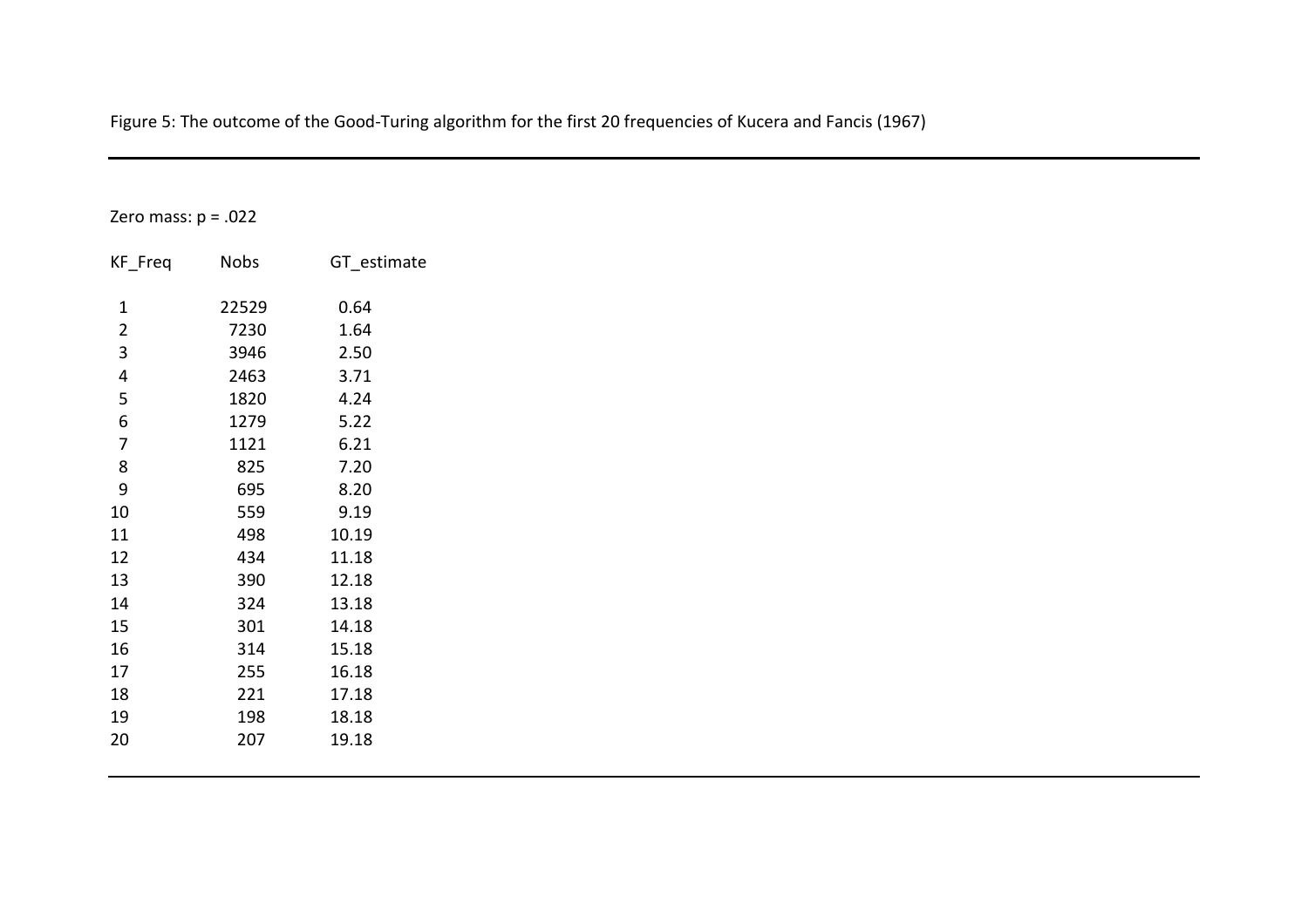Figure 6: The outcome of the Good-Turing algorithm for the first 20 frequencies of SUBTLEX (Brysbaert & New, 2009)

Zero mass: p = .00028

| 13902<br>0.99<br>1                      |  |
|-----------------------------------------|--|
|                                         |  |
| $\overline{\mathbf{c}}$<br>6870<br>1.99 |  |
| 3<br>4554<br>2.84                       |  |
| 4<br>4.02<br>3231                       |  |
| 5<br>2599<br>4.88                       |  |
| 6<br>2114<br>5.87                       |  |
| 7<br>1773<br>7.12                       |  |
| 8<br>1578<br>7.45                       |  |
| 9<br>1396<br>8.44                       |  |
| 10<br>1232<br>9.44                      |  |
| 11<br>1186<br>10.43                     |  |
| 12<br>1078<br>11.43                     |  |
| 13<br>897<br>12.43                      |  |
| 14<br>862<br>13.42                      |  |
| 15<br>761<br>14.42                      |  |
| 16<br>749<br>15.42                      |  |
| 17<br>667<br>16.42                      |  |
| 18<br>638<br>17.42                      |  |
| 19<br>593<br>18.42                      |  |
| 20<br>589<br>19.42                      |  |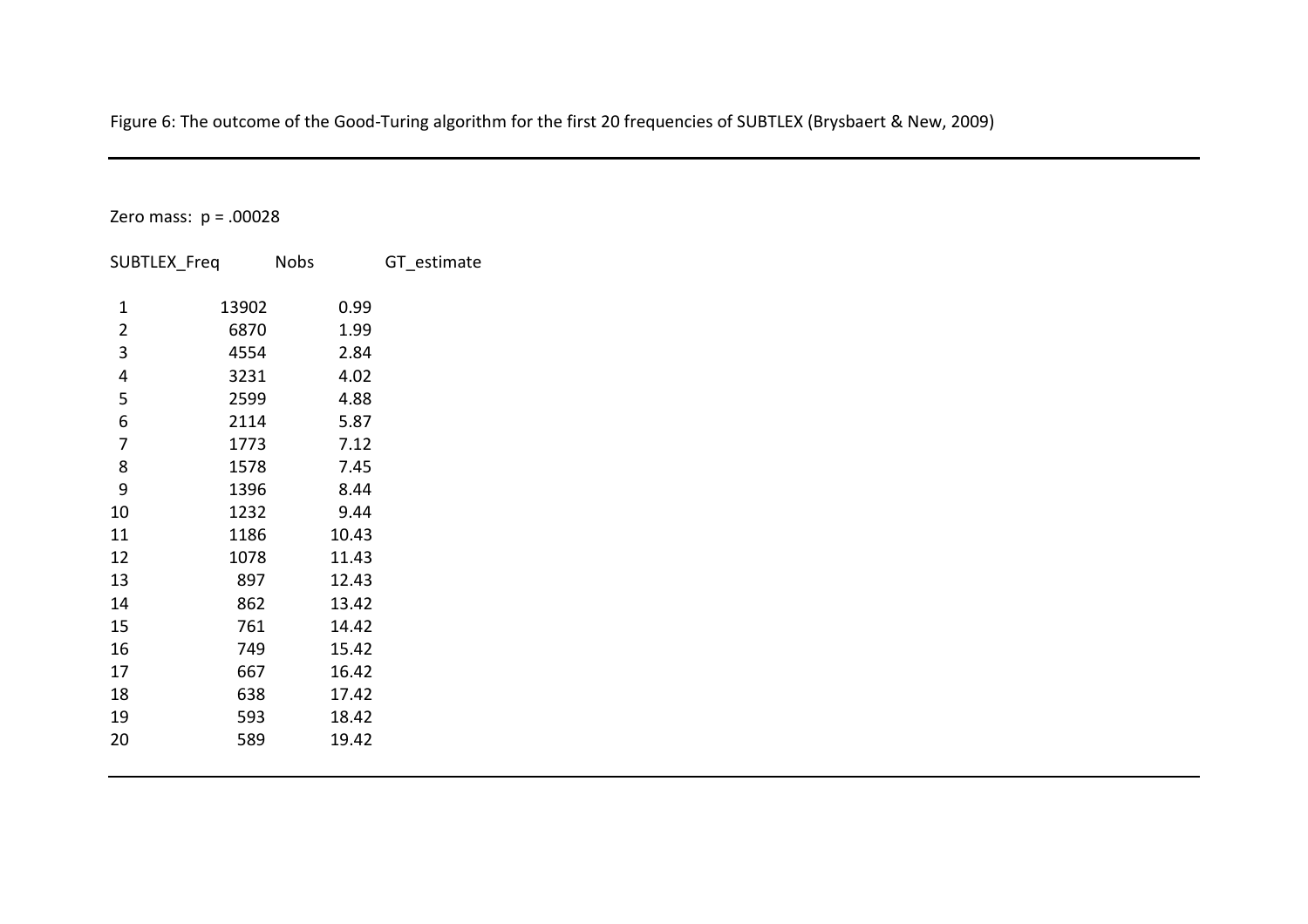

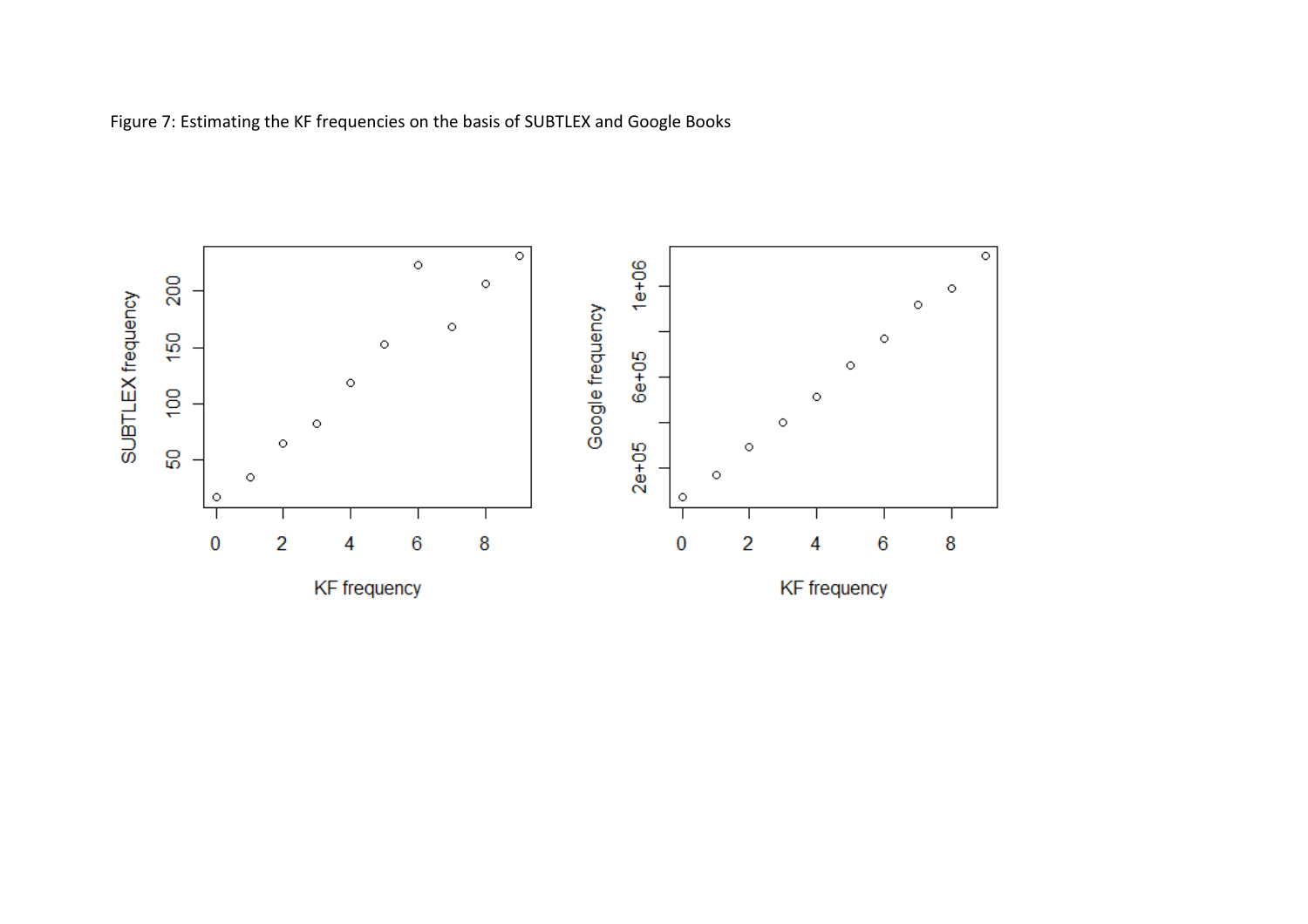Figure 8: Estimating the SUBTLEX frequencies on the basis of Google Books

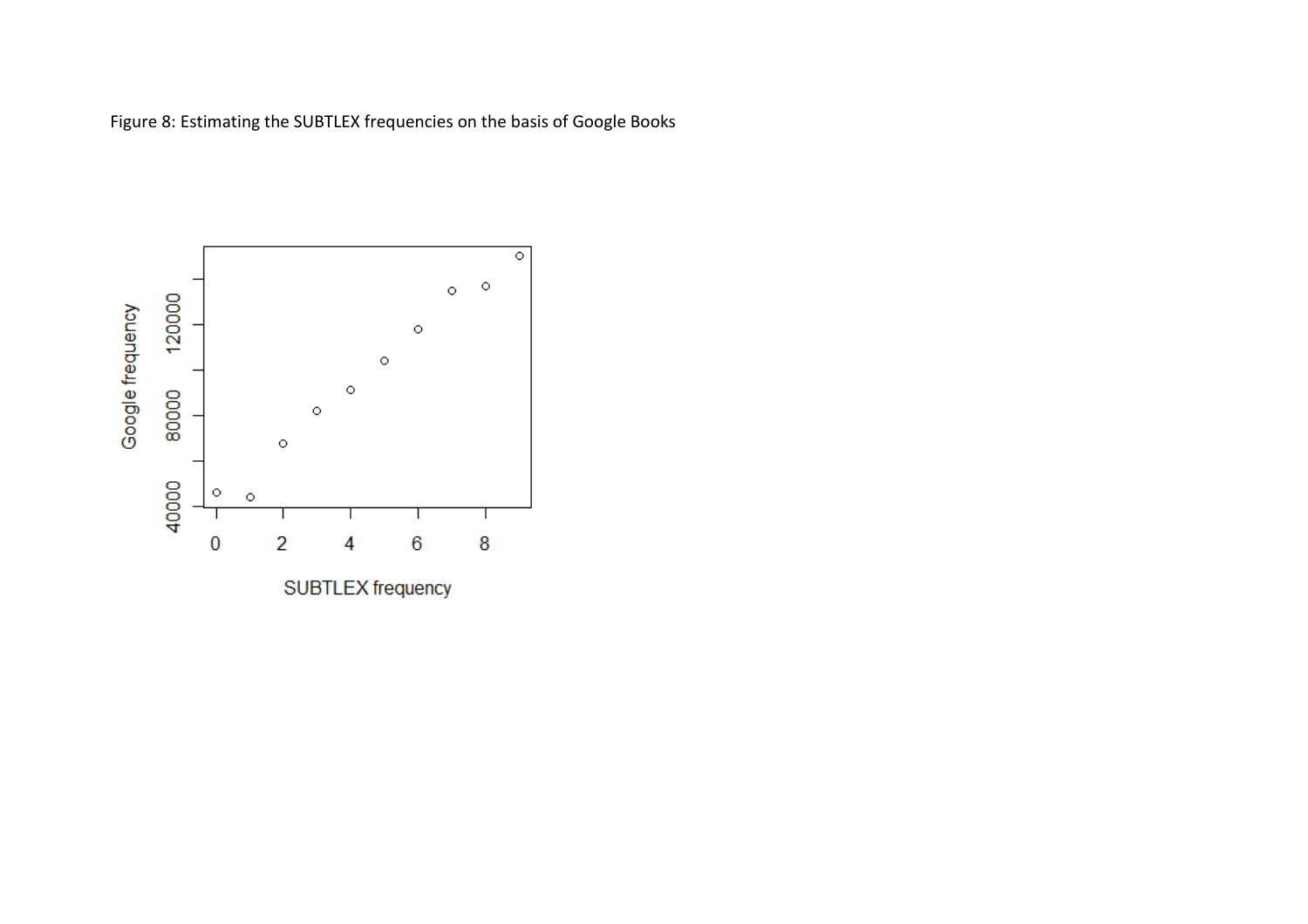Figure 9: The relationship between KF frequency transformations (log10) and lexical decision times in megastudies (the circles are ELP times; the diamonds are BLP times, which are considerably faster)